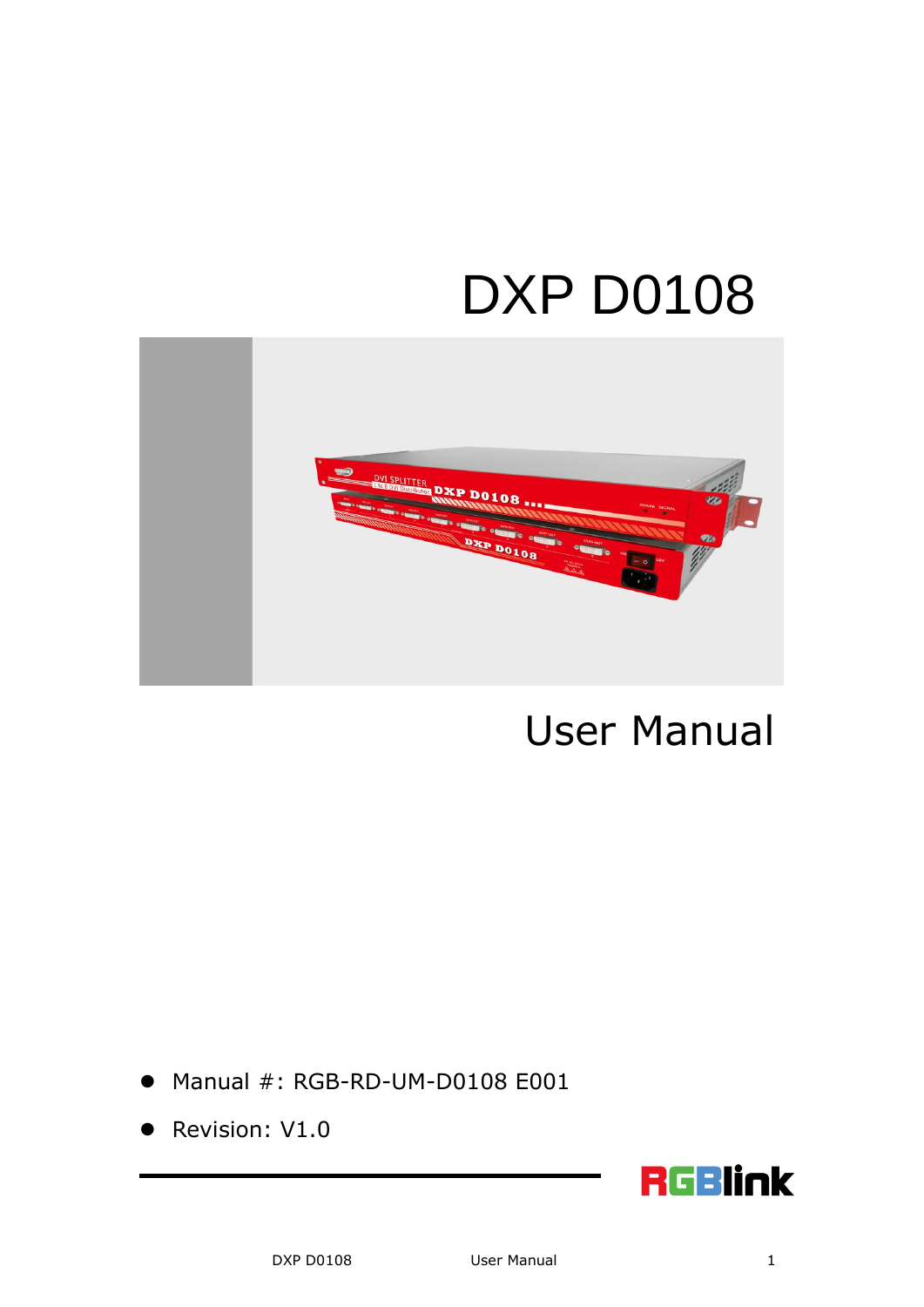## DXP D0108·User Manual

Thank you for choosing our products!

In order to allow you to learn how to use the DVI Distributor quickly, we bring you the detailed user manual. You can read the introduction and directions before using the DVI Distributor, please read all the information we provide carefully to use our products correctly.

### **Copyright**

©2015 All rights are reserved by RGBlink.

This document is done independently by Xiamen RGBlink Science & Technology Co.,LTD. No part can be copied, reproduced or translated without permission.

### **Notice**

RGBlink provides this manual "as is" without warranty of any kind, no matter expressed or implied, including but not limited to the implied warranties or merchantability and fitness for a particular purpose. RGBlink may make improvements or changes to the products and the programs described in this publication at any time without notice.

This publication would contain technical inaccuracies or typographical errors. Changes are periodically made to the information in this publication; these changes are incorporated in new editions of this publication.

## **Federal Communications Commission (FCC) Statement**

This equipment has been tested and found to comply with the limits for a class A digital device, pursuant to Part 15 of the FCC rules. These limits are designed to provide reasonable protection against harmful interference when the equipment is operated in a commercial environment. This equipment generates, uses and radiates radio frequency energy and, if not installed or used in accordance with the instruction manual, may cause harmful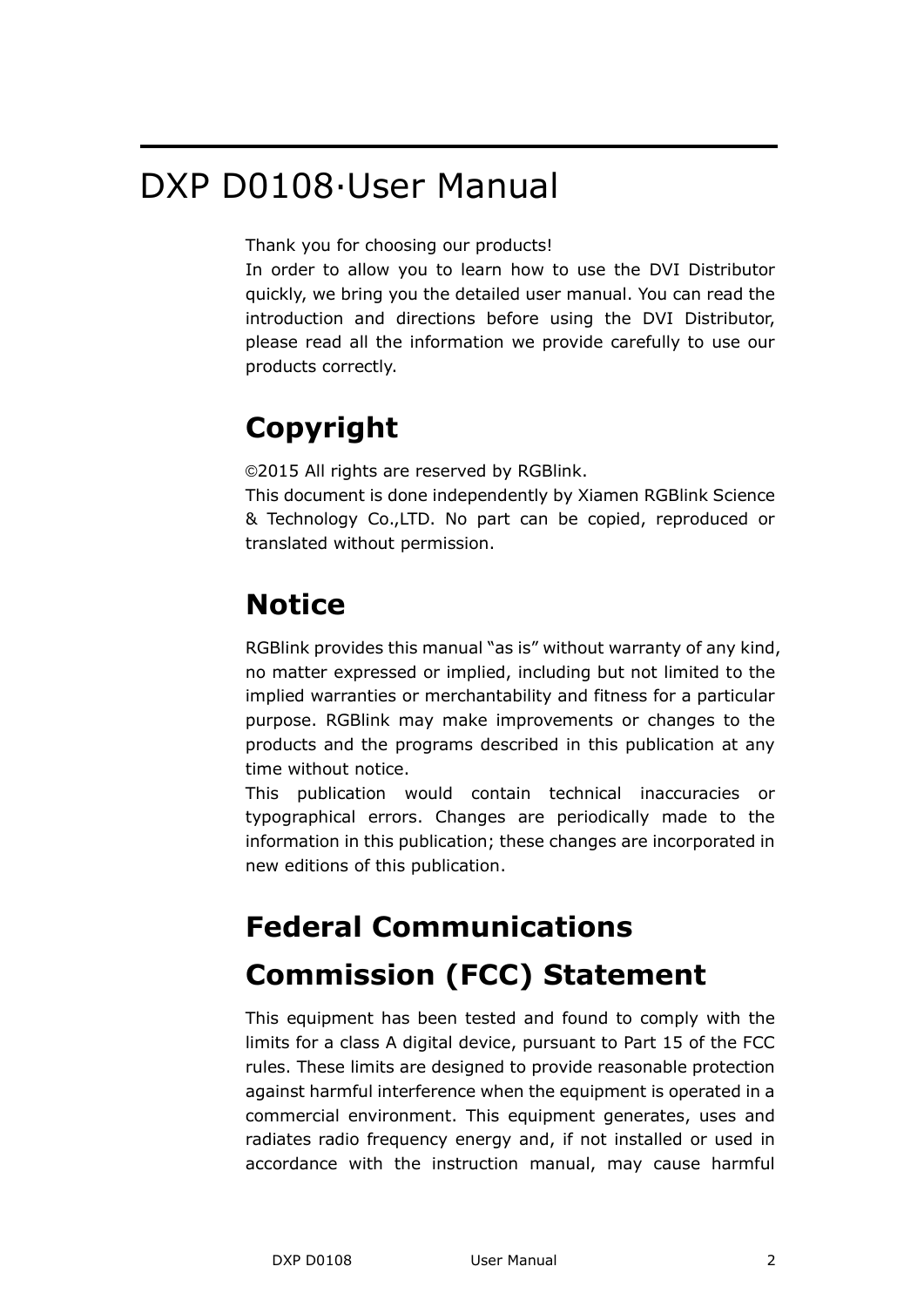interference to radio communications. Operation of this equipment in a residential area may cause harmful interference, in which case the user will be responsible for correcting any interference.

#### **Guarantee and Compensation**

RGBlink provides a guarantee related to perfect manufacturing as part of the legally stipulated terms of guarantee. On receipt, the purchaser must immediately inspect all delivered goods for damage incurred during transportation, as well as for material and manufacturing faults. Please complain to RGBlink by written notice.

The period of guarantee begins from the date of transfer of risks, in the case of special systems and software on the date of commissioning, at latest 30 days after the transfer of risks. In the event of justified notice of compliant, RGBlink can repair the fault or provide a replacement at its own discretion within an appropriate period. If this measure proves to be impossible or unsuccessful, the purchaser can demand a reduction in the purchase price or cancellation of the contract. All other claims, in particular those relating to compensation for direct or indirect damage, and also damage attributed to the operation of software as well as to other service provided by RGBlink, being a component of the system or independent service, will be deemed invalid provided the damage is not proven to be attributed to the absence of properties guaranteed in writing or due to the intent or gross negligence or part of RGBlink.

If the purchaser or a third party carries out modifications or repairs on goods delivered by RGBlink, or if the goods are handled incorrectly, in particular if the systems are commissioned operated incorrectly or if, after the transfer of risks, the goods are subject to influences not agreed upon in the contract, all guarantee claims of the purchaser will be rendered invalid. Not included in the guarantee coverage are system failures which are attributed to programs or special electronic circuitry provided by the purchaser, e.g. interfaces. Normal wear as well as normal maintenance are not subject to the guarantee provided by RGBlink either.

The environmental conditions as well as the servicing and maintenance regulations specified in this manual must be complied with the customer.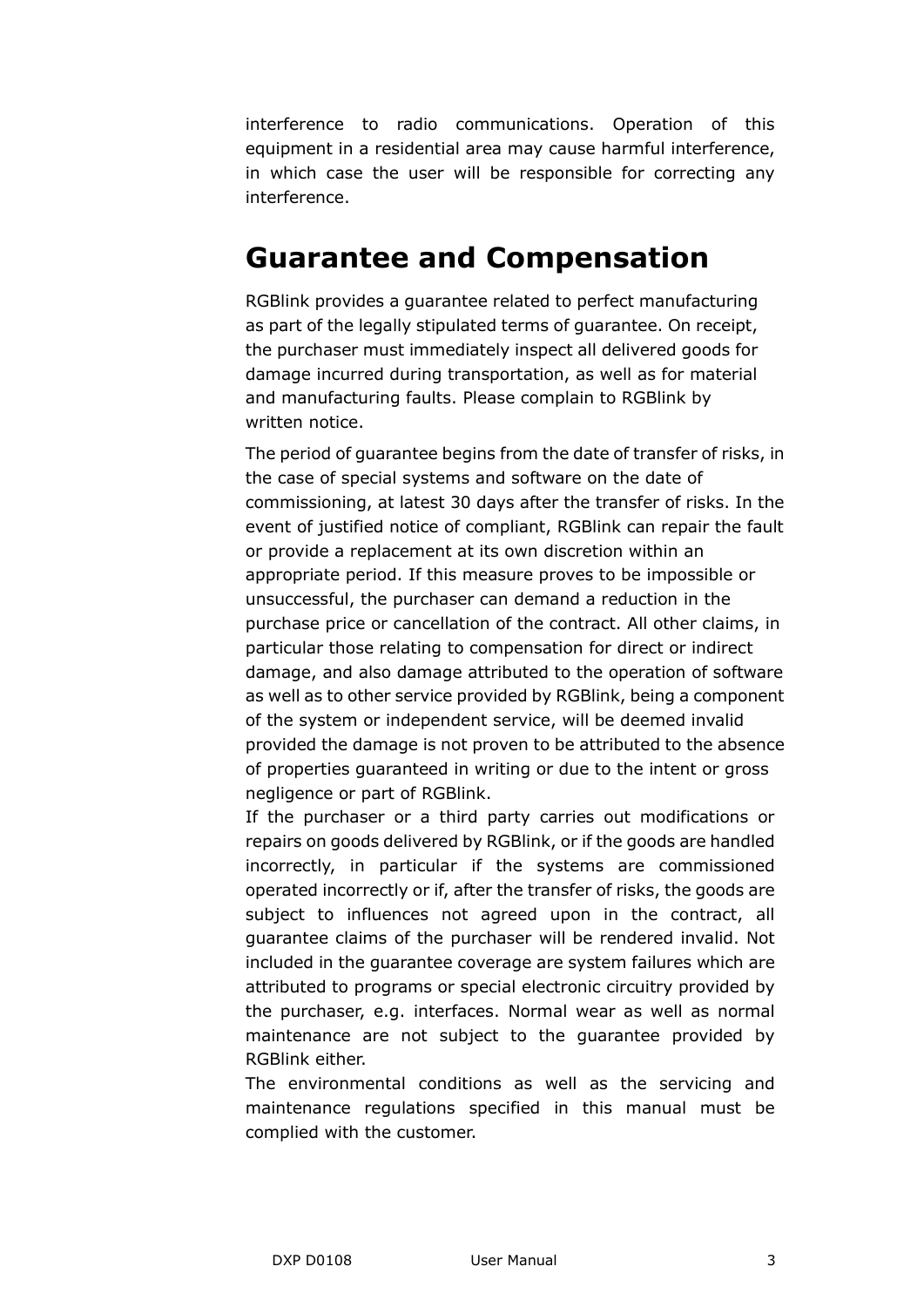### **Trademark**

Brand and product names mentioned in this manual may be trademarks, registered trademarks or copyrights of their respective holders. All brand and product names mentioned in this manual serve as comments or examples and are not to be understood as advertising for the products or their manufactures.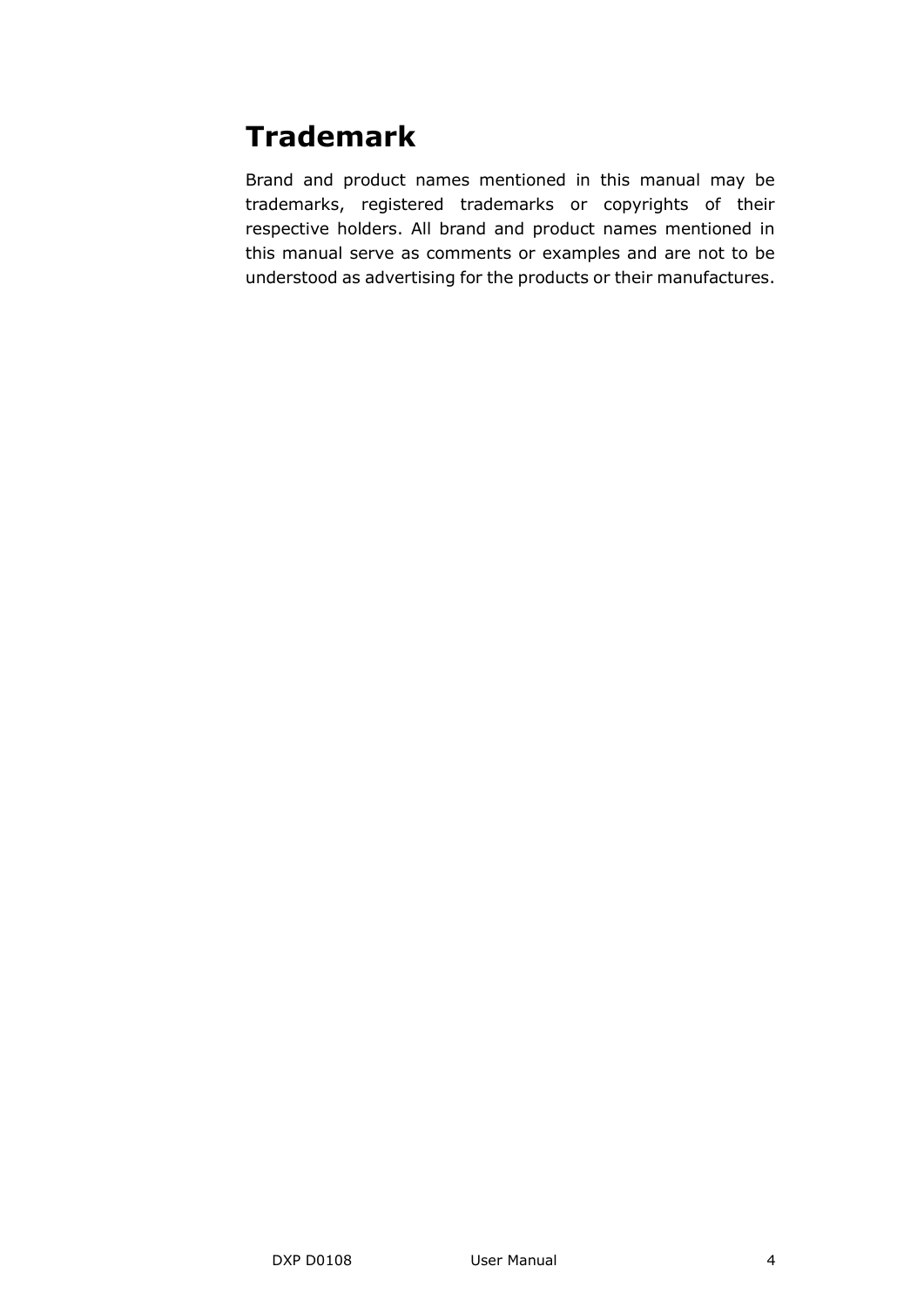# Company Address

RGBlink Xiamen RGBlink Science & Technology Co.,

Ltd.

**Headquarter:** S603~604 Weiye Building Torch Hi-Tech Industrial Development Zone Xiamen, Fujian Province, P.R.C

**Shenzhen office:** Floor 11, A1 Building, Baiwang R&D Building, Shahe West Road, Xili Town, Nanshan District, Shenzhen, Guangdong Province, P.R.C

**Beijing office:** No. 2702, Sino-Light Building Tower B, Wang-Jing East Road, Chaoyang District, Beijing, P.R.C **Shanghai office:** East Building F2, No. 88 Qinjiang Road, Shanghai, P.R.C

- **Tel:** +86-592-5771197
- **Fax:** +86-592-5771202
- **Customer Hotline:** 4008-592-315
- **Websites:** 
	- $\sim$  http://www.rgblink.com
	- $\sim$  http://www.rgblink.cn
- **E-mail:** [sales@rgblink.com](mailto:rgblinkcs@gmail.com)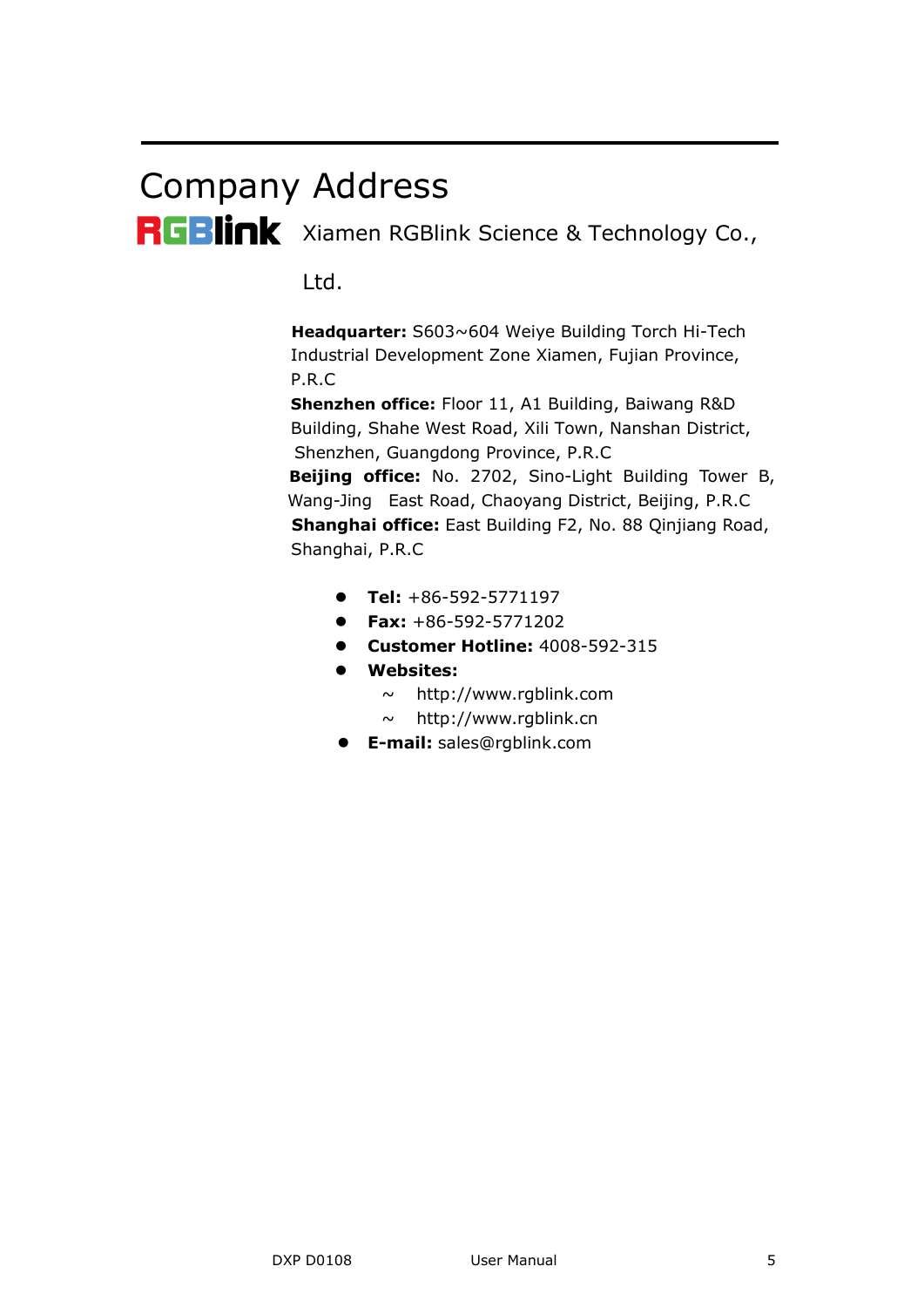## Safe Operation Summary

The general safety information in this summary is for operating personnel.

#### **Do Not Remove Covers or Panels**

There are no user-serviceable parts within the unit. Removal of the top panel will expose dangerous voltages. To avoid personal injury, do not remove the top panel. Do not operate the unit without the panel installed.

### **Use the Proper Properly**

This product is intended to operate from a power source that will not apply more than 230 volts rms between the supply conductors or between both supply conductor and ground. A protective ground connection by way of grounding conductor in the power cord is essential for safe operation.

#### **Ground the Product Properly**

This product is grounded through the grounding conductor of the power cord. To avoid electrical shock, plug the power cord into a properly wired receptacle before connecting to the product input or output terminals. A protective-ground connection by way of the grounding conductor in the power cord is essential for safe operation.

#### **Use the Proper Power Cord**

Use only the power cord and connector specified for your product. Use only a power cord that is in good condition. Refer cord and connector changes to qualified service personnel.

#### **Use the Proper Fuse**

To avoid fire hazard, use only the fuse having identical type,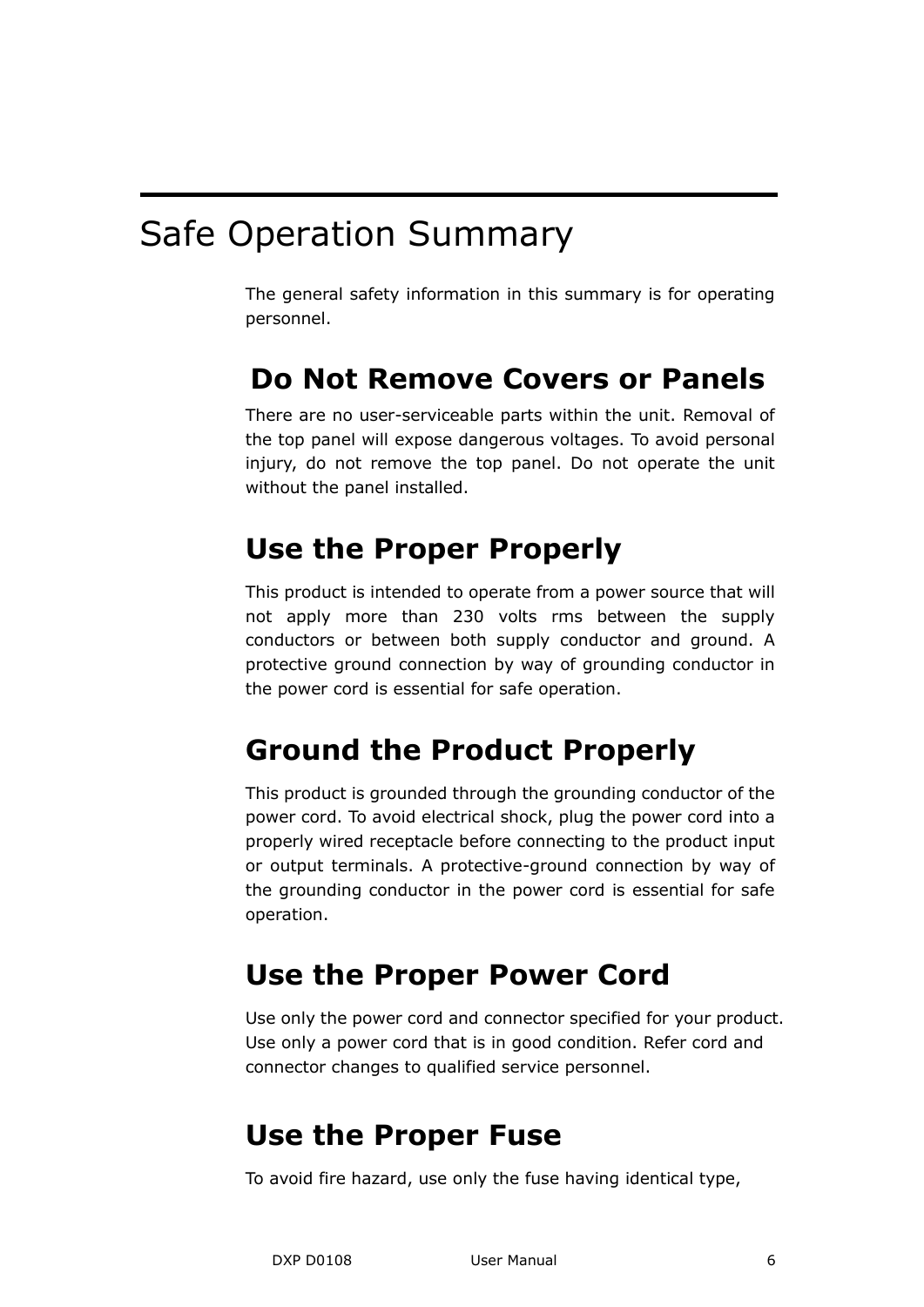voltage rating, and current rating characteristics. Refer fuse replacement to qualified service personnel.

## **Do Not Operate in Explosive Dangerous Atmospheres**

To avoid explosion, do not operate this product in an explosive atmosphere.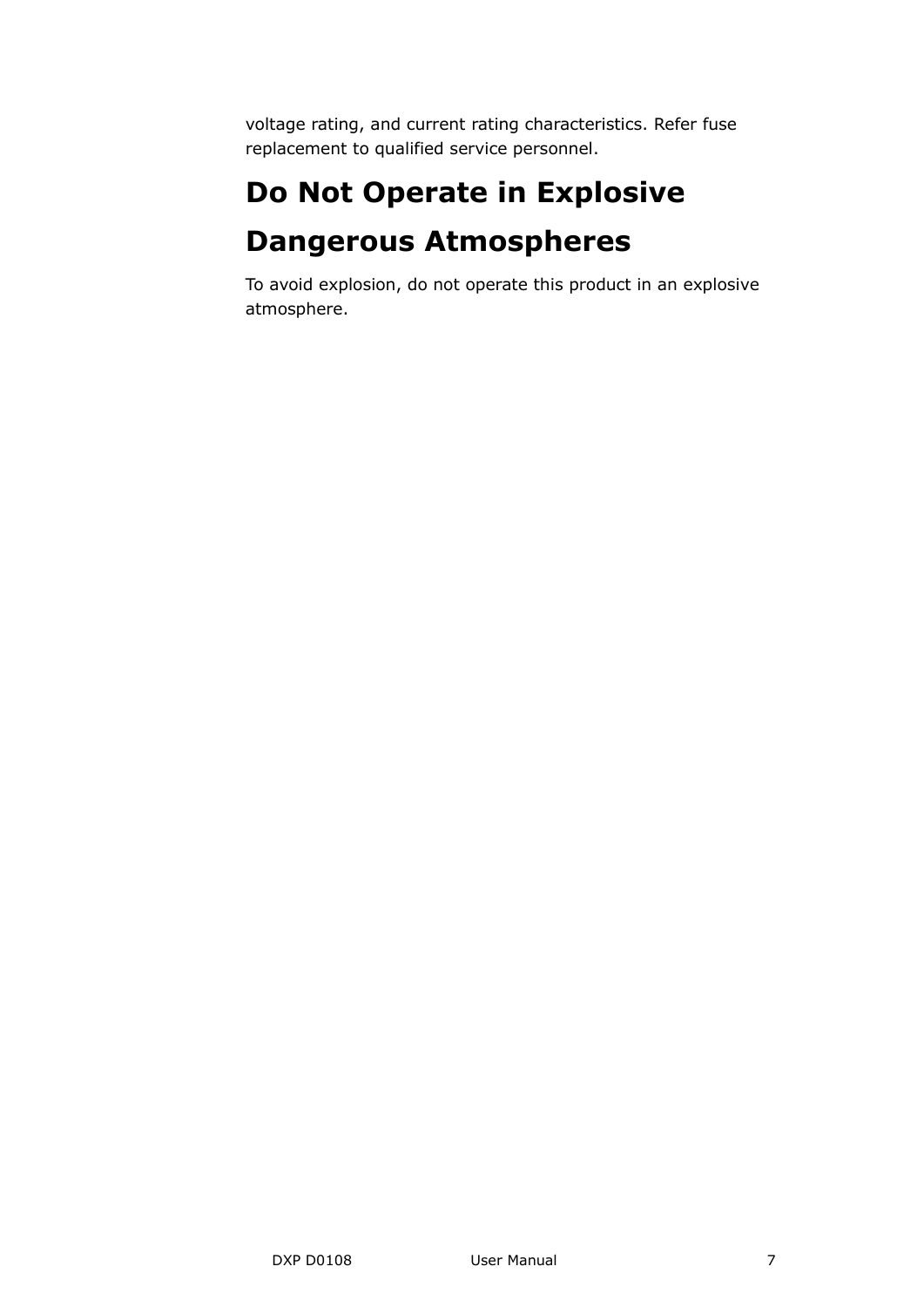#### **Terms and Equipment Mark in This Manual**



#### **WARNING**

Highlight an operating procedure, practice, condition, statement, etc, which, if not strictly observed, could result in injury or death of personnel.

**Note**

Highlights an essential operating procedure, condition or statement.



### **CAUTION**

The exclamation point within an equilateral triangle is intended to alert the user to the presence of important operating and maintenance (servicing) instructions in the literature accompanying the appliance.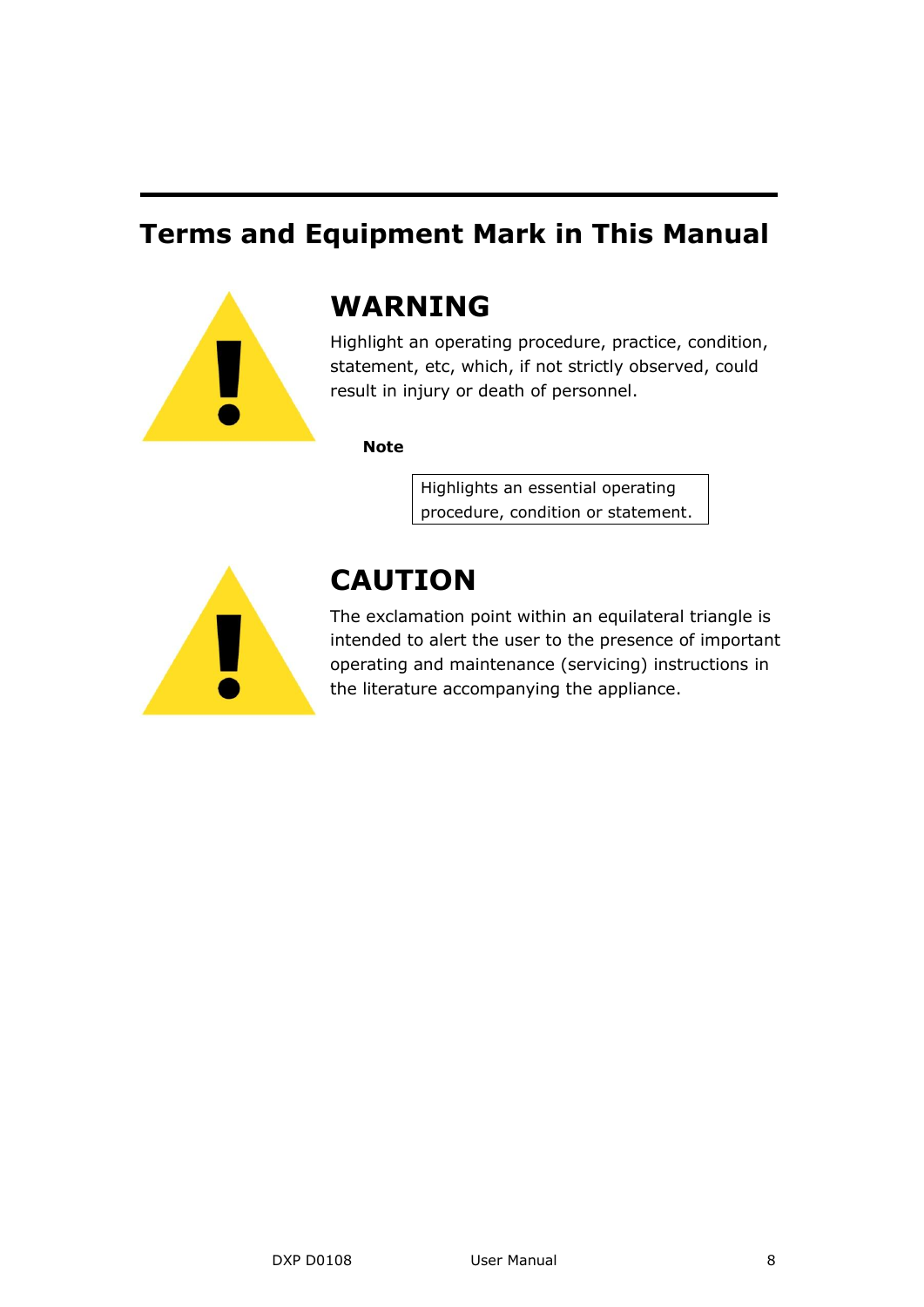# Amendment Record

The table below lists the changes to the DVI Distributor User Manual.

| Format | Time       | ECO# | Description | Principal |
|--------|------------|------|-------------|-----------|
| 1.0    | 2013-04-22 | 0000 | Release     | Vira      |
|        |            |      |             |           |
|        |            |      |             |           |
|        |            |      |             |           |
|        |            |      |             |           |
|        |            |      |             |           |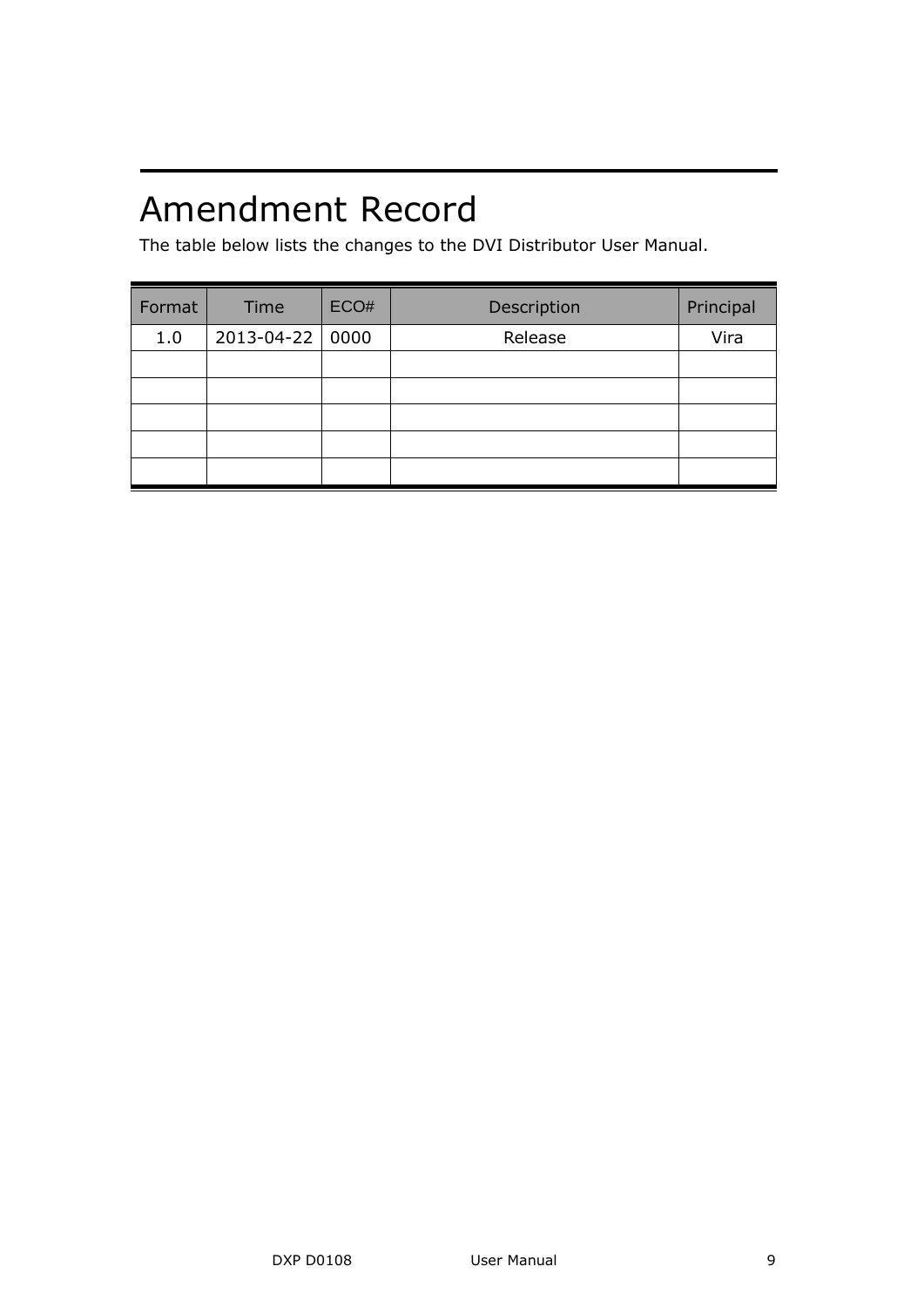

# **CONTENT**

<span id="page-9-0"></span>

| 1. |  |  |
|----|--|--|
|    |  |  |
|    |  |  |
|    |  |  |
|    |  |  |
|    |  |  |
| 2. |  |  |
|    |  |  |
|    |  |  |
|    |  |  |
|    |  |  |
|    |  |  |
|    |  |  |
|    |  |  |
|    |  |  |
| 3. |  |  |
|    |  |  |
|    |  |  |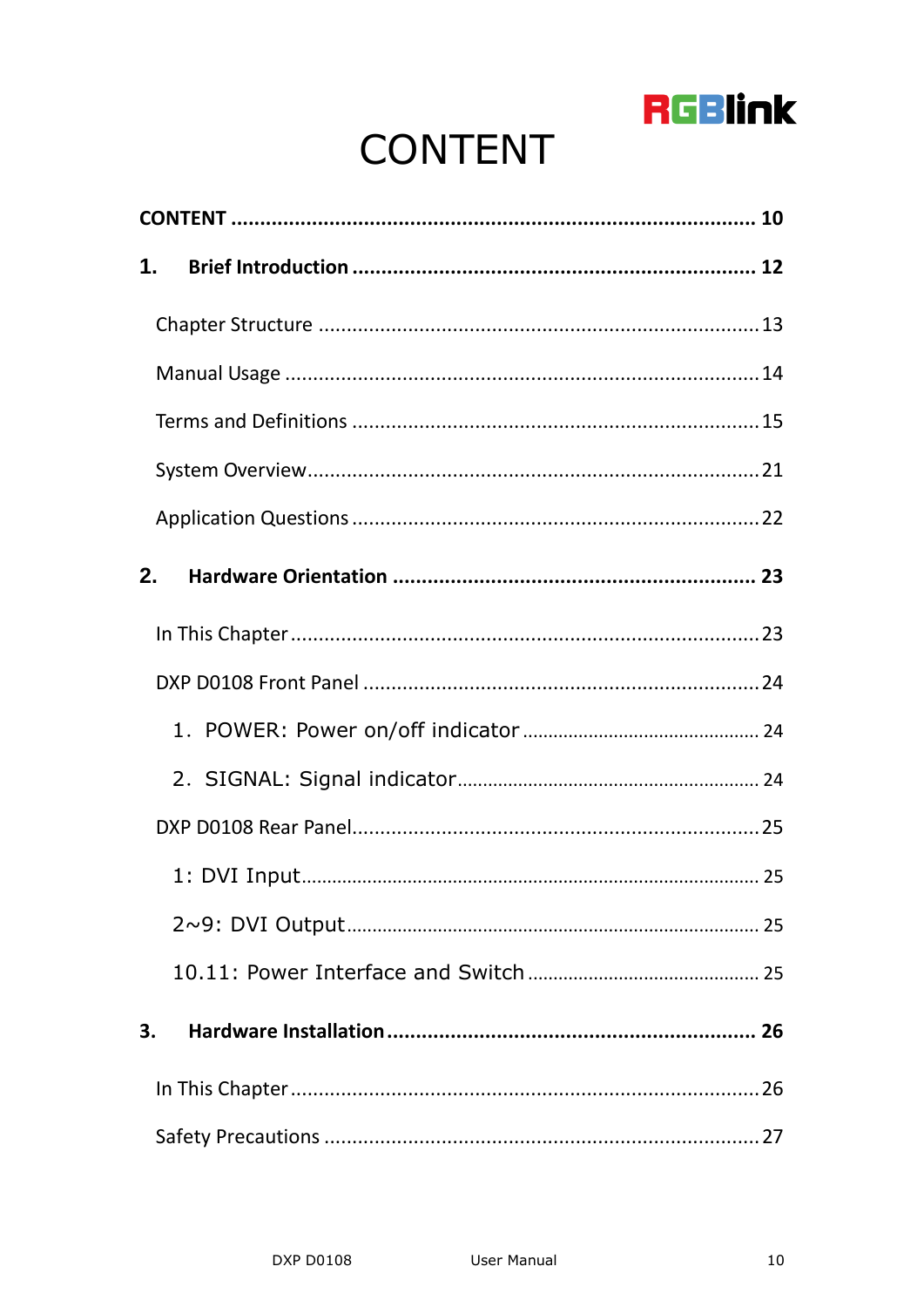| 4. |  |
|----|--|
|    |  |
|    |  |
|    |  |
|    |  |
|    |  |
|    |  |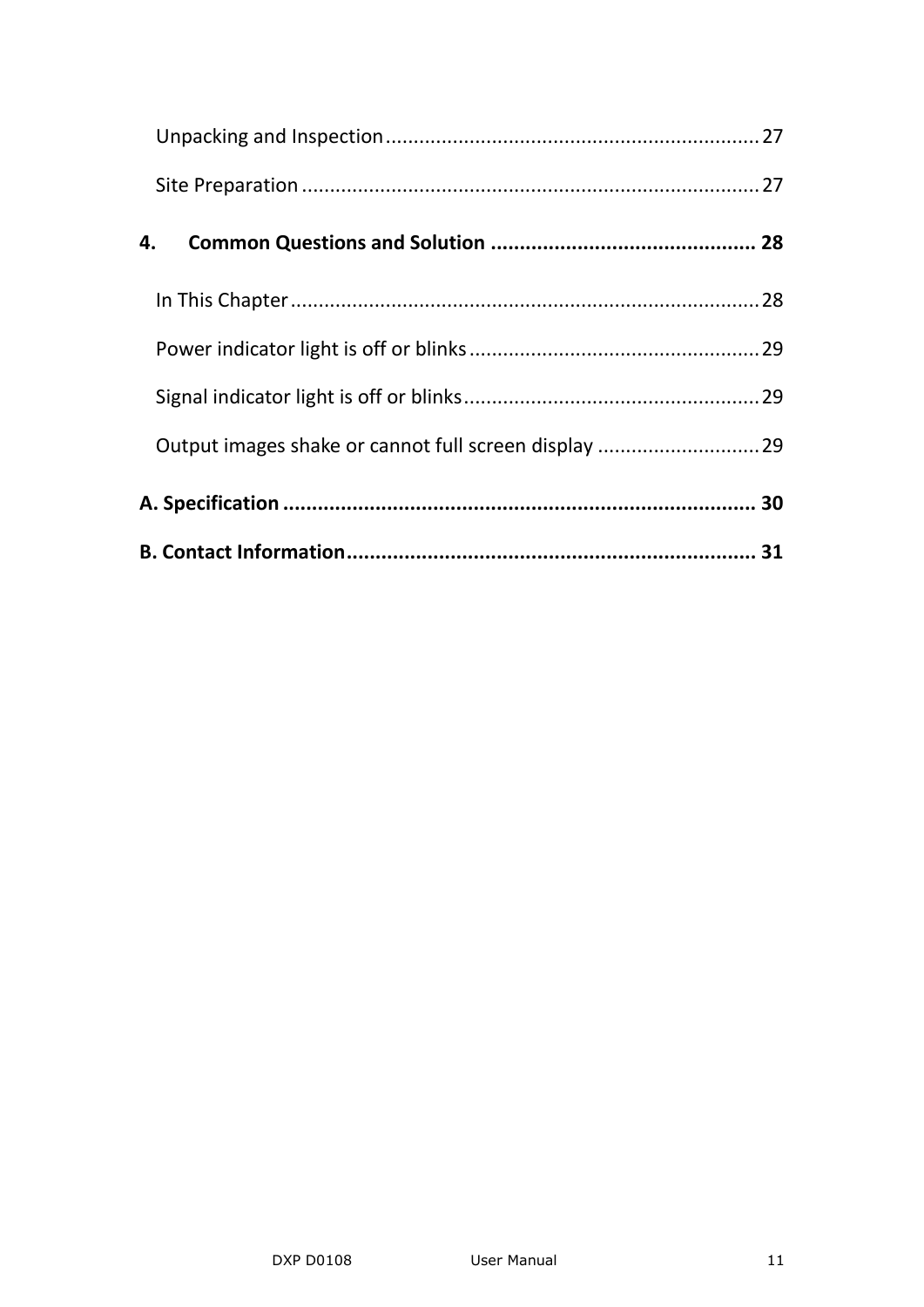## **RGBlink**

# <span id="page-11-2"></span><span id="page-11-0"></span>1. [Brief Introduction](#page-12-1)

<span id="page-11-3"></span><span id="page-11-1"></span>This chapter is designed to introduce you to the DXP D0108 User Manual. It covers:

- [Chapter Structure](#page-12-0)
- [Manual](#page-13-0) Usage
- <span id="page-11-4"></span>[Terms and Definitions](#page-14-0)
- <span id="page-11-5"></span>[System Overview](#page-20-0)
- <span id="page-11-6"></span>[Application Questions](#page-21-1)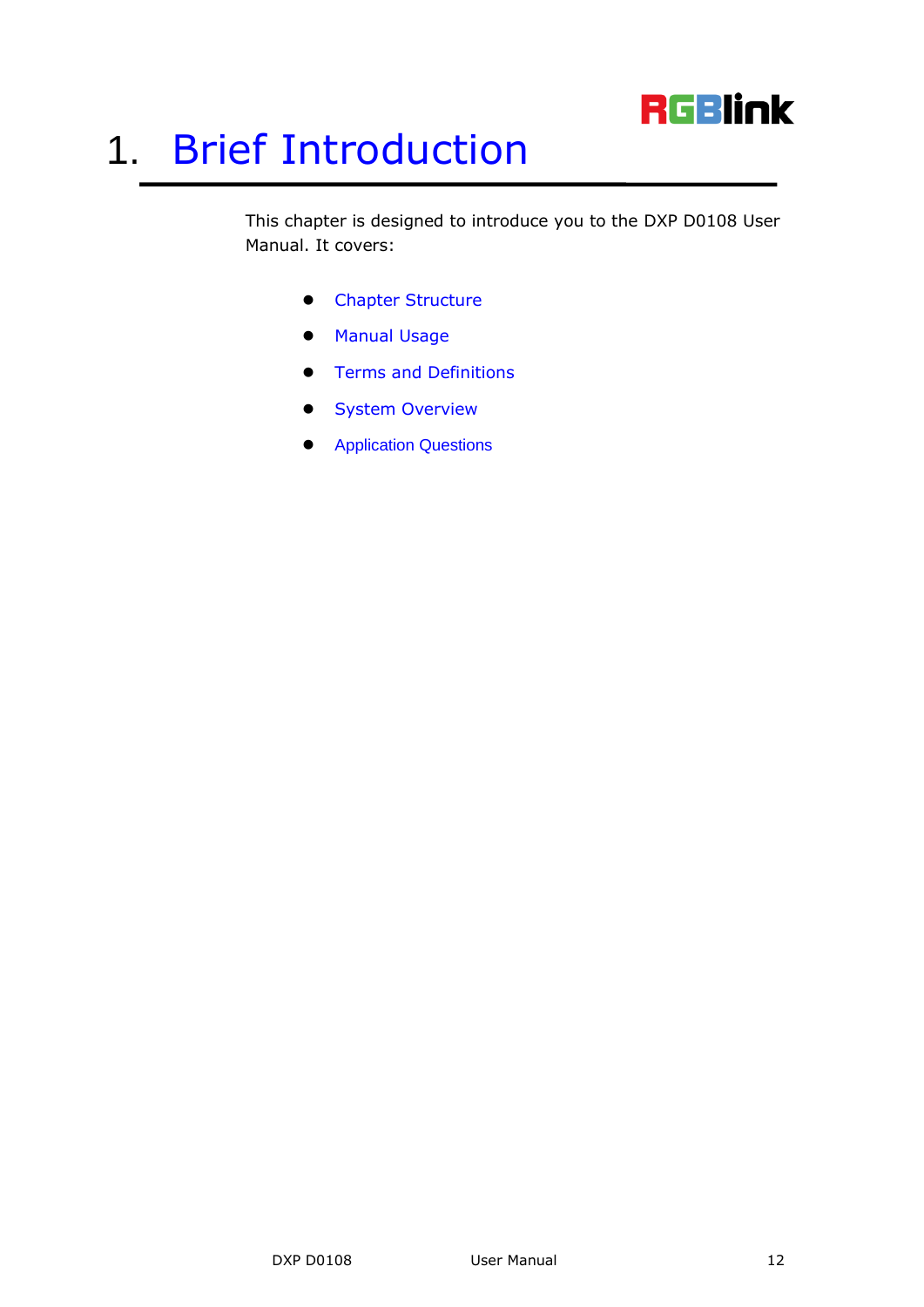Chapter Structure

# <span id="page-12-1"></span><span id="page-12-0"></span>[Chapter Structure](#page-11-1)

<span id="page-12-2"></span>The following chapters provide instructions for all aspects of DXP D0108 operations:

<span id="page-12-6"></span><span id="page-12-5"></span><span id="page-12-4"></span><span id="page-12-3"></span>

| Chapter 1 Brief Introduction                   |  |  |
|------------------------------------------------|--|--|
| Chapter 2 Hardware Orientation                 |  |  |
| Chapter 3 Hardware Installation                |  |  |
| <b>Chapter 4 Common Questions and Solution</b> |  |  |
| Appendix A Specification                       |  |  |
| Appendix B Contact Information                 |  |  |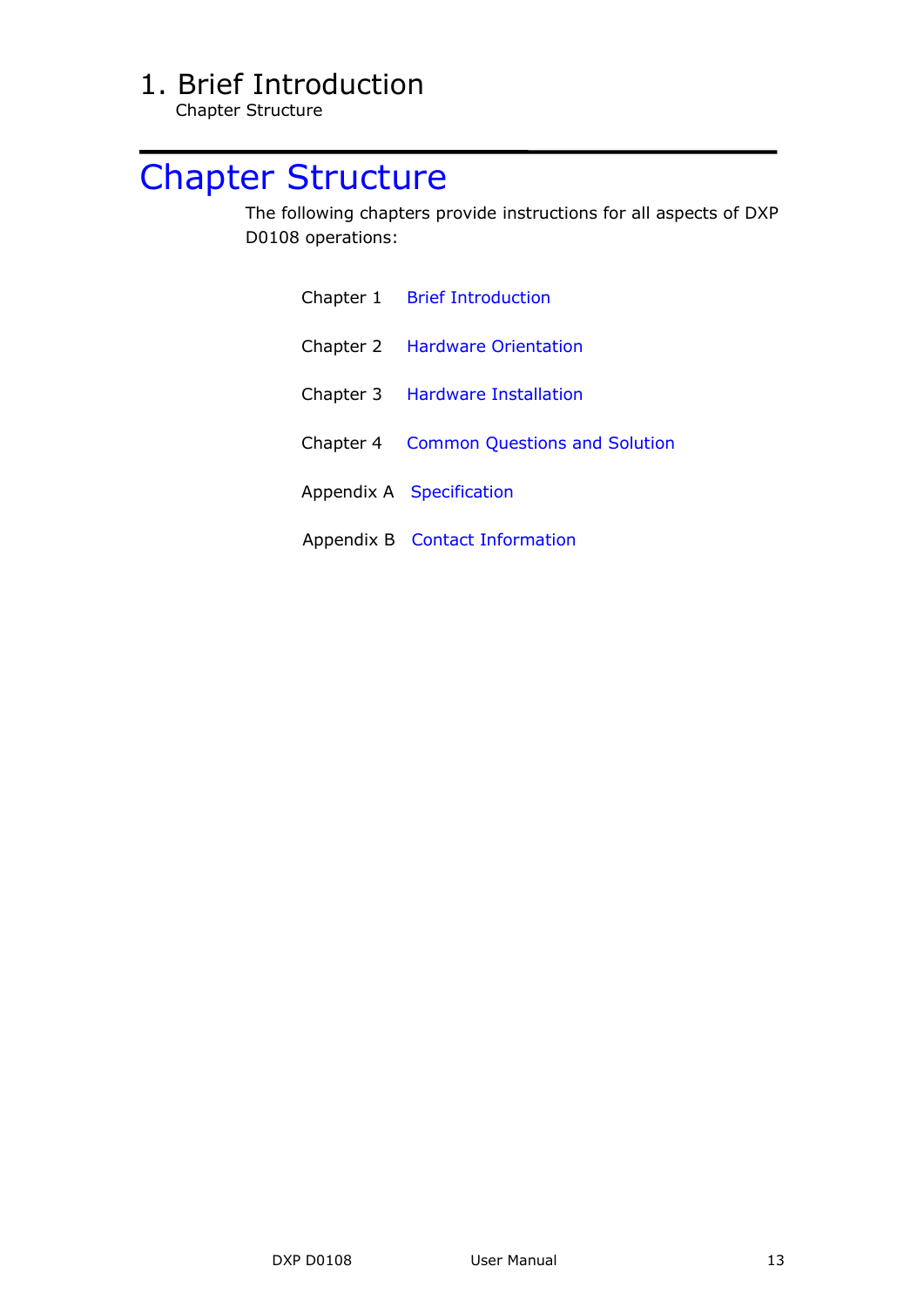Manual Usage

### <span id="page-13-0"></span>[Manual](#page-11-3) Usage

Following are important tips for streamlining your use of this User's Guide in its electronic "PDF" form.

### **Navigation**

Use Acrobat Reader's "bookmarks" to navigate to the desired location. All chapter files have the same bookmark structure for instant navigation to any section. Please note:



Extensive hyperlinks are provided within the chapters.

- Use Acrobat's ―**Go to Previous View**‖ and ―**Return to next View**" buttons to trace your complete navigational path.
- **.** Use the "Previous Page" and "Next Page" buttons to go to the previous or next page within a file.

● Use Acrobat's extensive search capabilities, such as the "Find" tool and "Search Index" tool to perform comprehensive searches as required.

#### **Catalogue and Index**

Use the Table of Contents bookmarks to navigate a desired topic. Click any item to instantly jump to that section of the guide. You can also use the **Index** to jump to specific topics within a chapter. Each page number in the **Index** is a hyperlink.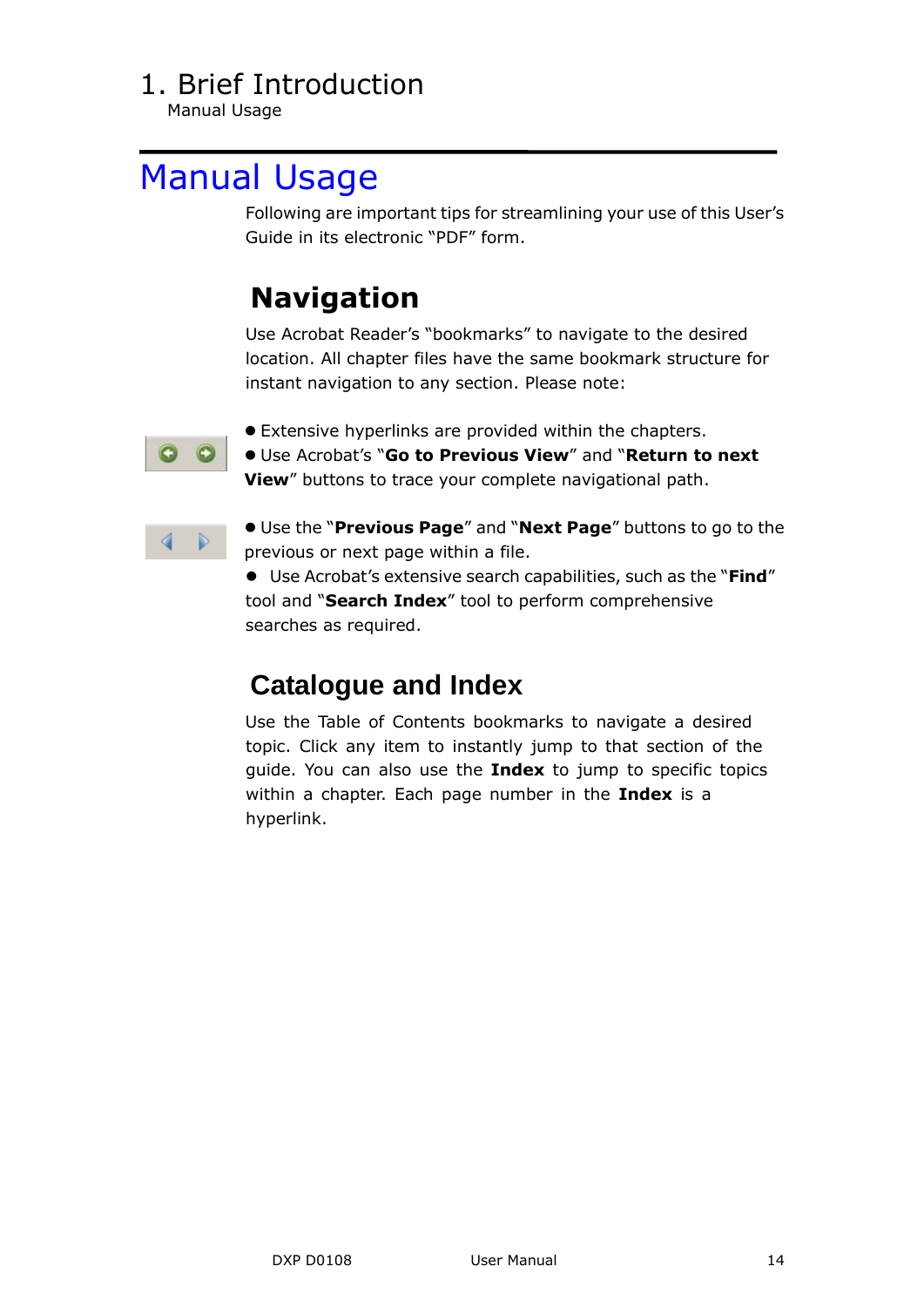Terms and Definitions

### <span id="page-14-0"></span>[Terms and Definitions](#page-11-4)

The following terms and definitions are used throughout this guide;

- **"ASCII":** American Standard for Information Interchange. The standard code consisting of 7-bit coded characters (8 bits including parity check) used to exchange information between data processing systems, data communication systems, and associated equipment. The ASCII set contains control characters and graphic characters.
- **"Aspect ratio":** The relationship of the horizontal dimension to the vertical dimension of an image. In viewing screens, standard TV is 4:3, or 1.33:1; HDTV is 16:9, or 1.78:1. Sometimes the ":1" is implicit, making TV = 1.33 and HDTV = 1.78.
- **"AV":** Audio visual or audio video.
- A **"Background"** is an unscaled source, typically originating from a computer. A background source appears at the system's lowest priority — visually in back of all other sources.
- "Baudrate": Named of J.M.E. Baudot, the inventor of the Baudot telegraph code. The number of the electrical oscillations per second, called baud rate. Related to, but not the same as, transfer rate in bits per second (bps).
- **"Blackburst":** The video waveform without the video elements. It includes the vertical sync, horizontal sync, and the chroma burst information. Blackburst is used to synchronize video equipment to align the video output. One signal is normally used to set up an entire video system or facility. Sometimes it is called House sync.
- **"BNC":** Bayonet Neill-Concel man. A cable connector used extensively in television and named for its inventors. A cylindrical bayonet connector that operates with a twist-locking motion. To make the connection, align the two curved grooves in the collar of the male connector with the two projections on the outside of the female collar, push, and twist. This allows the connector to lock into place without tools.
- **"Brightness":** Usually refers to the amount or intensity of video light produced on a screen without regard to color. Sometimes called "black level.
- ―**CAT 5**‖**:** Category 5. Describes the network cabling standard that consists of four unshielded twisted pairs of copper wire terminated by RJ-45 connectors. CAT 5 cabling supports data rates up to 100 Mbps. CAT 5 is based on the EIA/TIA 568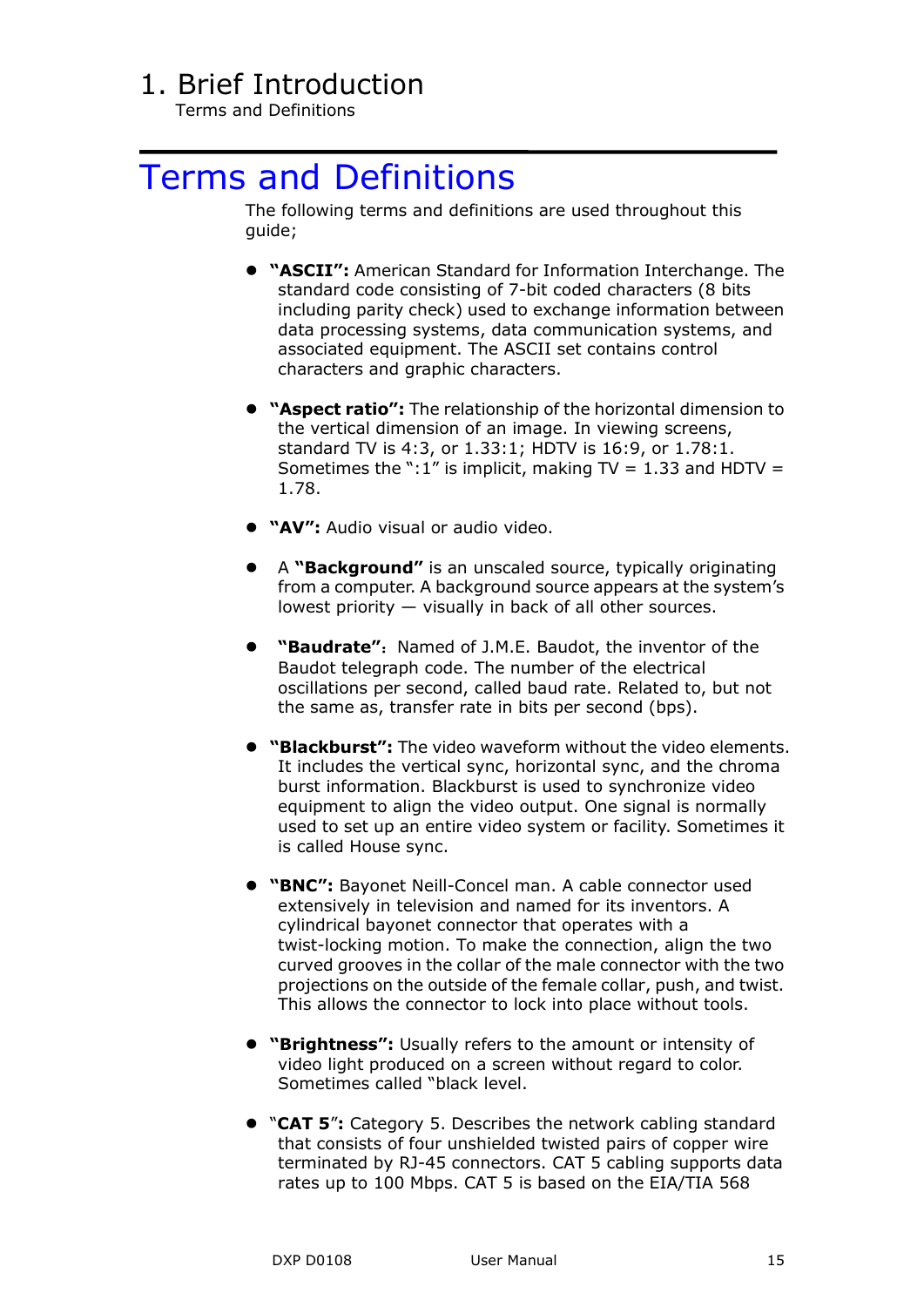Terms and Definitions

Commercial Building Telecommunications Wiring Standard.

- **"Color bars":** A standard test pattern of several basic colors (white, yellow, cyan, green, magenta, red, blue, and black) as a reference for system alignment and testing. In NTSC video, the most commonly used color bars are the SMPTE standard color bars. In PAL video, the most commonly used color bars are eight full field bars. In the computer, the most commonly used color bars are two rows of reversed color bars.
- **"Color burst":** In color TV systems, a burst of sub-carrier frequency located on the back porch of the composite video signal. This serves as a color synchronizing signal to establish a frequency and phase reference for the chrome signal. Color burst is 3.58 MHz for NTSC and 4.43 MHz for PAL.
- **"Color temperature":** The color quality, expressed in degrees Kelvin (K), of a light source. The higher the color temperature, the bluer the light. The lower the temperature, the redder the light. Benchmark color temperature for the A/V industry includes 5000°K, 6500°K, and 9000°K.
- **"Contrast ratio":** The radio of the high light output level divided by the low light output level. In theory, the contrast radio of the television system should be at least 100:1, if not 300:1. In reality, there are several limitations. In the CRT, light from adjacent elements contaminate the area of each element. Room ambient light will contaminate the light emitted from the CRT. Well-controlled viewing conditions should yield a practical contrast ratio of 30:1 to 50:1.
- **"DVI":** Digital Visual Interface. The digital video connectivity standard that was developed by DDWG (Digital Display Work Group). This connection standard offers two different connectors: one with 24 pins that handles digital video signals only, and one with 29 pins that handles both digital and analog video.
- **"EDID":** Extended Display Identification Data EDID is a data structure used to communicate video display information, including native resolution and vertical interval refresh rate requirements, to a source device. The source device will then output the optimal video format for the display based on the provided EDID data, ensuring proper video image quality. This communication takes place over the DDC – Display Data Channel.
- **"Ethernet":** A Local Area Network (LAN) standard officially known as IEEE 802.3. Ethernet and other LAN technologies are used for interconnecting computers, printers, workstations, terminals, servers, etc. within the same building or campus. Ethernet operates over twisted pair and over coaxial cable at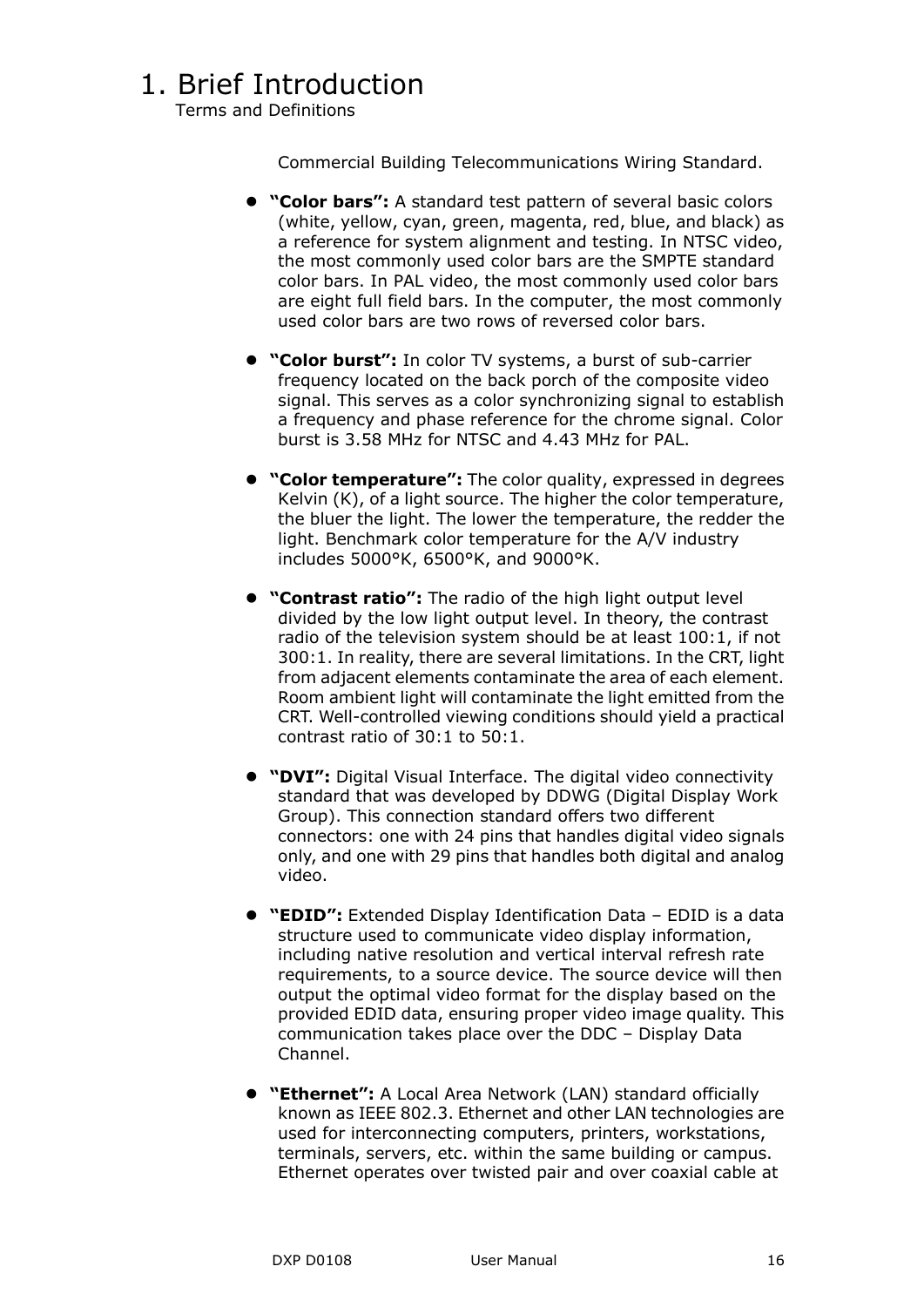Terms and Definitions

speeds starting at 10Mbps. For LAN interconnectivity, Ethernet is physical link and data link protocol reflecting the two lowest layers of the OSI Reference Model.

- **"Frame":** In interlaced video, a frame is one complete picture. A video frame is made up of two fields, or two sets of interlaced lines. In a film, a frame is one still picture of a series that makes up a motion picture.
- **"Gamma":** The light output of a CRT is not linear with respect to the voltage input. The difference between what you should have and what is actually output is known as gamma.
- **"HDMI" - High – Definition Multimedia Interface:** An interface used primarily in consumer electronics for the transmission of uncompressed high definition video, up to 8 channels of audio, and control signals, over a single cable. HDMI is the de facto standard for HDTV displays, Blu-ray Disc players, and other HDTV electronics. Introduced in 2003, the HDMI specification has gone through several revisions.
- **"HDSDI":** The high-definition version of SDI specified in SMPTE-292M. This signal standard transmits audio and video with 10 bit depth and 4:2:2 color quantization over a single coaxial cable with a data rate of 1.485 Gbit/second. Multiple video resolutions exist including progressive 1280x720 and interlaced 1920x1080 resolutions. Up to 32 audio signals are carried in the ancillary data.
- **"JPEG" (Joint photographic Expects Group):** Commonly used method of lost compression for photographic images using a discreet cosine transfer function. The degree of compression can be adjusted, allowing a selectable tradeoff between storage size and image quality. JPEG typically achieves 10:1 compression with little perceptible loss in image quality. Produces blocking artifacts.
- **"MPEG":** Motion Picture Expect Group. A standard committee under the auspices of the International Standards Organization working on algorithm standards that allow digital compression, storage and transmission of moving image information such as motion video, CD-quality audio, and control data at CD-ROM bandwidth. The MPEG algorithm provides inter-frame compression of video images and can have an effective compression rate of 100:1 to 200:1.
- **"NTSC":** The color video standard used in North America and some other parts of the world created by the National Television Standards Committee in the 1950s. A color signal must be compatible with black-and-white TV sets. NTSC utilizes an interlaced video signals, 525 lines of resolution with a refresh rate of 60 fields per second (60 Hz). Each frame is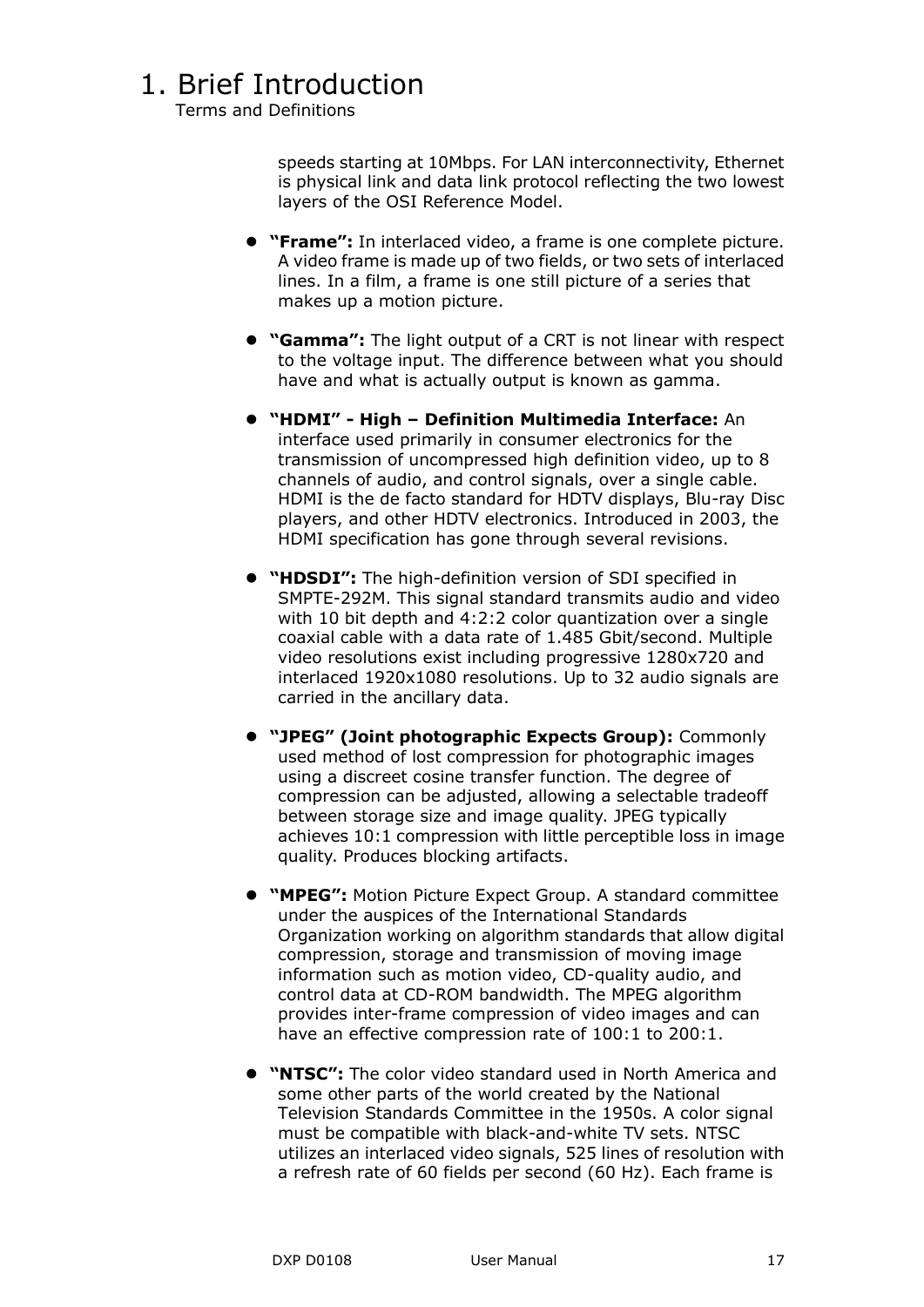Terms and Definitions

comprised of two fields of 262.5 lines each, running at an effective rate of 30 frames per second.

- **"PAL":** Phase Alternate Line. A television standard in which the phase of the color carrier is alternated from line to line. It takes four full pictures (8 fields) for the color-to-horizontal phase relationship to return to the reference point. This alternation helps cancel out phase errors. For this reason, the hue control is not needed on a PAL TV set. PAL, in many transmission forms, is widely used in Western Europe, Australia, Africa, the Middle East, and Micronesia. PAL uses 625-line, 50-filed (25 fps) composite color transmission system.
- **"Operator":** Refers to the person who uses the system.
- **"PIP":** Picture-in-Picture. A small picture within a larger picture created by scaling down one of the images to make it smaller. Each picture requires a separate video source such as a camera, VCR, or computer. Other forms of PIP displays include Picture-by-Picture (PBP) and Picture-with-Picture (PWP), which are commonly used with 16:9 aspect display devices. PBP and PWP image formats require a separate scaler for each video window.
- **"Polarity":** The positive and negative orientation of a signal. Polarity usually refers to the direction or a level with respect to a reference (e.g. positive sync polarity means that sync occurs when the signal is going in the positive direction).
- **"RJ-45":** Registered Jack-45. A connector similar to a telephone connector that holds up to eight wires used for connecting Ethernet devices.
- ―**RS-232":** An Electronic Industries Association (EIA) serial digital interface standard specifying the characteristics of the communication path between two devices using either DB-9 or DB-25 connectors. This standard is used for relatively short-range communication and does not specify balanced control lines. RS-232 is a serial control standard with a set number of conductors, data rate, word length, and type of connector to be used. The standard specifies component connection standards with regard to the computer interface. It is also called RS-232-C, which is the third version of the RS-232 standard, and is functionally identical to the CCITT V.24 standard.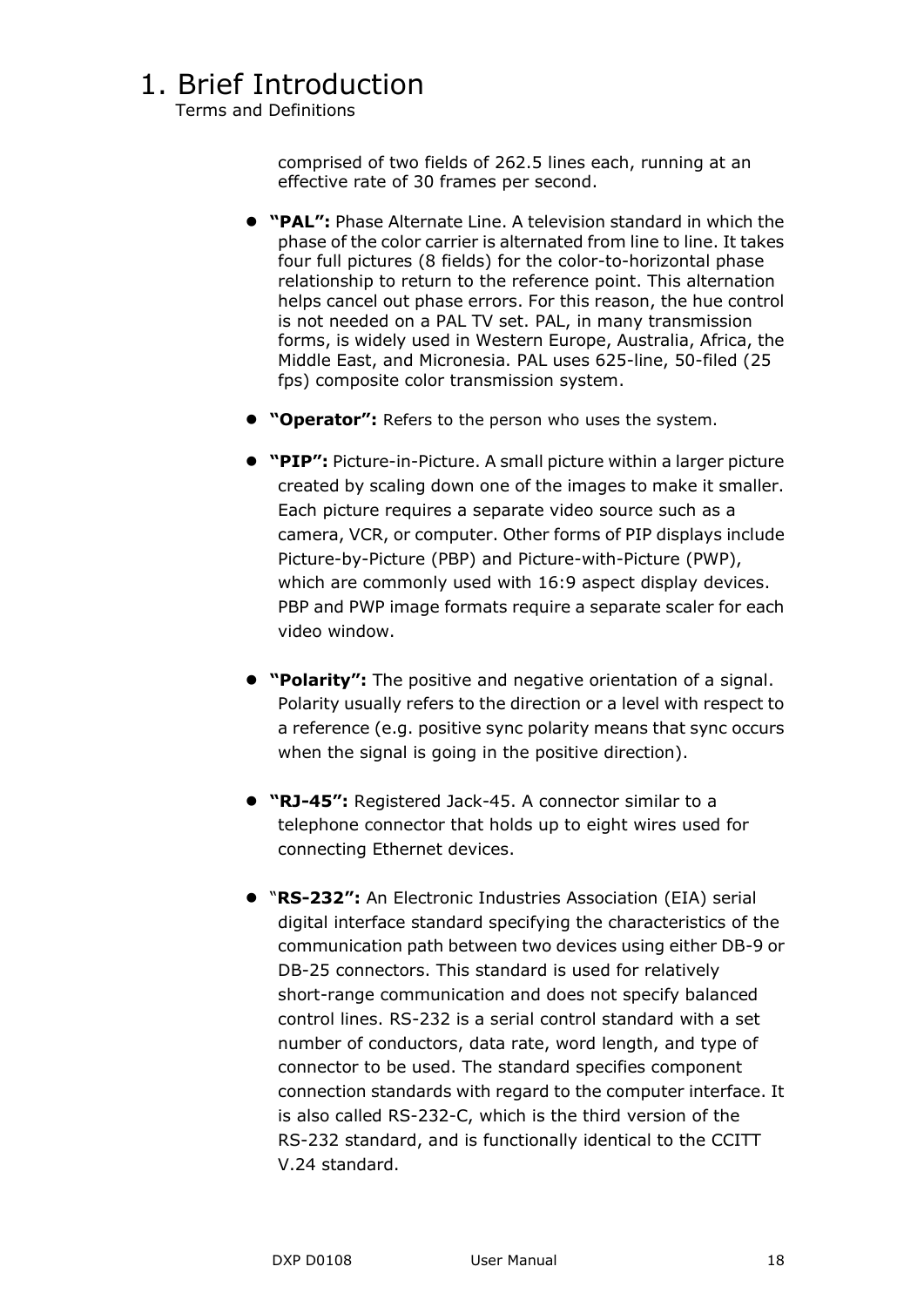Terms and Definitions

- **"Saturation":** Chroma, chroma gain. The intensity of the color, or the extent to which a given color in any image is free from white. The less white in a color, the truer the color or the greater its saturation. On a display device, the color control adjusts the saturation. Not to be confused with the brightness, saturation is the amount of pigment in a color, and not the intensity. Low saturation is like adding white to the color. For example, a low-saturated red looks pink.
- **"Scaling":** A conversion of a video or computer graphic signal from a starting resolution to a new resolution. Scaling from one resolution to another is typically done to optimize the signal for input to an image processor, transmission path or to improve its quality when presented on a particular display.
- **"SDI":** Serial Digital Interface. The standard based on a 270 Mbps transfer rate. This is a 10-bit, scrambled, polarity independent interface with common scrambling for both component ITU-R 601 and composite digital video and four channels of (embedded) digital audio.
- **"Seamless Switching":** A feature found on many video switchers. This feature causes the switcher to wait until the vertical interval to switch. This avoids a glitch (temporary scrambling) which normally is seen when switching between sources.
- **"SMPTE":** Society of Motion Picture and Television Engineers. A global organization, based in the United States that sets standards for base band visual communications. This includes film as well as video and television standards.
- **"S-video":** A composite video signal separated into the luma ("Y" is for luma, or black and white information; brightness) and the chroma ("C" is an abbreviation for chroma, or color information).
- **"Sync":** Synchronization. In video, sync is a means of controlling the timing of an event with respect to other events. This is accomplished with timing pulses to insure that each step in a process occurs at the correct time. For example, horizontal sync determines exactly when to begin each horizontal scan line. Vertical sync determines when the image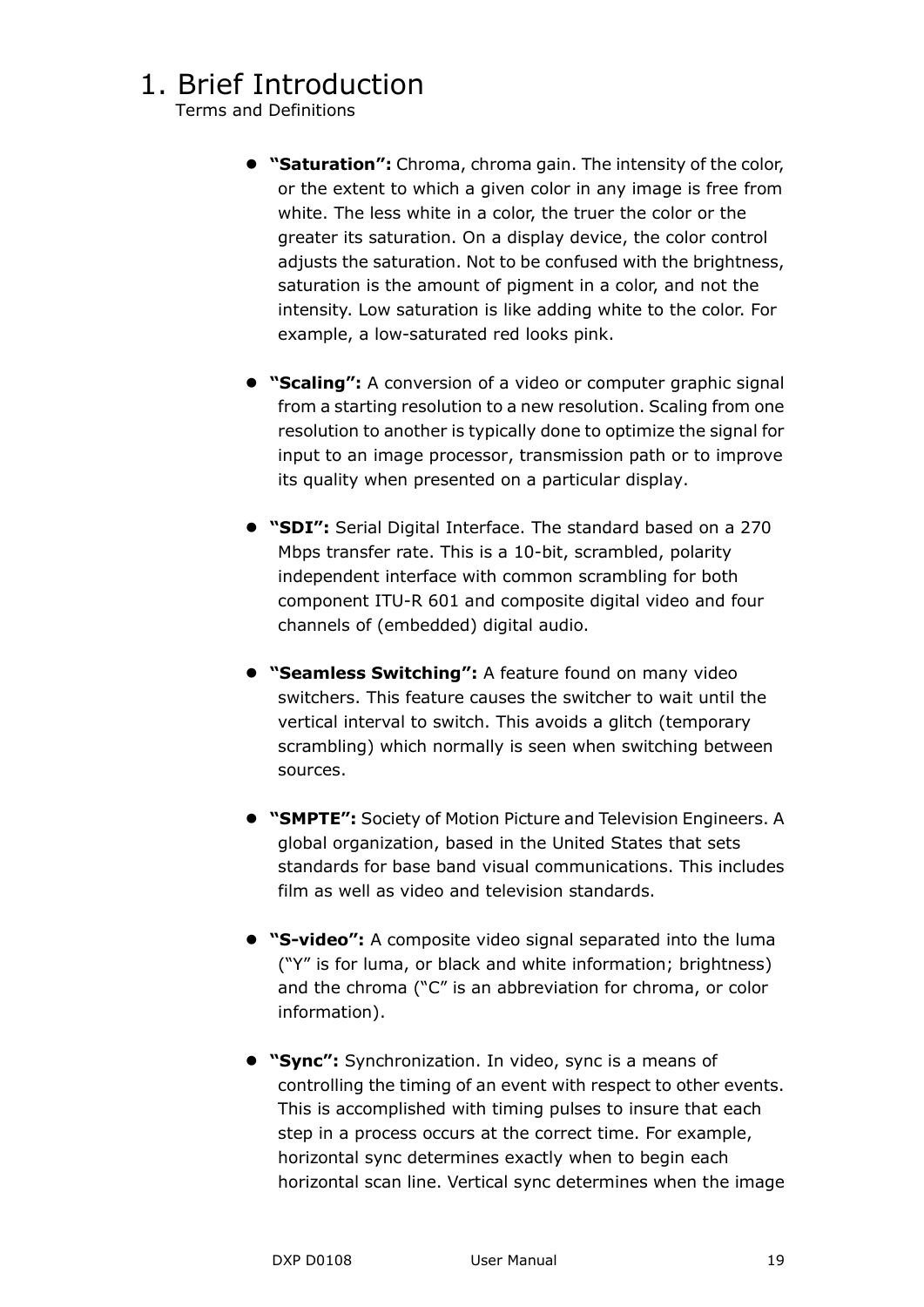Terms and Definitions

is to be refreshed to start a new field or frame. There are many other types of sync in video system.(Also known as "sync signal" or "sync pulse.")

- **"TCP/IP":** Transmission Control Protocol/Internet Protocol. The communication protocol of the Internet. Computers and devices with direct access to the Internet are provided with a copy of the TCP/IP program to allow them to send and receive information in an understandable form.
- **"USB":** Universal Serial Bus. USB was developed by seven PC and telecom industry leaders (Compaq, DEC, IBM, Intel, Microsoft, NEC, and Northern Telecom). The goal was easy plug-and-play expansion outside the box, requiring no additional circuit cards. Up to 127 external computer devices may be added through a USB hub, which may be conveniently located in a keyboard or monitor. USB devices can be attached or detached without removing computer power. The number of devices being designed for USB continues to grow, from keyboards, mice, and printers to scanners, digital cameras, and ZIP drives.
- **"VESA":** Video Electronics Standards Association. A nonprofit number organization dedicated to facilitating and promoting personal computer graphics through improved standards for the benefit of the end-user. [www.vesa.org.](http://www.vesa.org./)
- **"VGA":** Video Graphics Array. Introduced by IBM in 1987, VGA is an analog signal with TTL level separate horizontal and vertical sync. The video outputs to a 15-pin HD connector and has a horizontal scan frequency of 31.5 kHz and vertical frequency of 70 Hz (Mode 1, 2) and 60 Hz (Mode 3). The signal is non-interlaced in modes 1, 2, and 3 and interlaced when using the 8514/A card (35.5 kHz, 86 Hz) in mode 4. It has a pixel by line resolution of 640×480 with a color palette of 16 bits and 256,000 colors.
- **"YCrCb":** Used to describe the color space for interlaced component video.
- **"YPbPr":** Used to describe the color space for progressive-scan (non-interlaced) component video.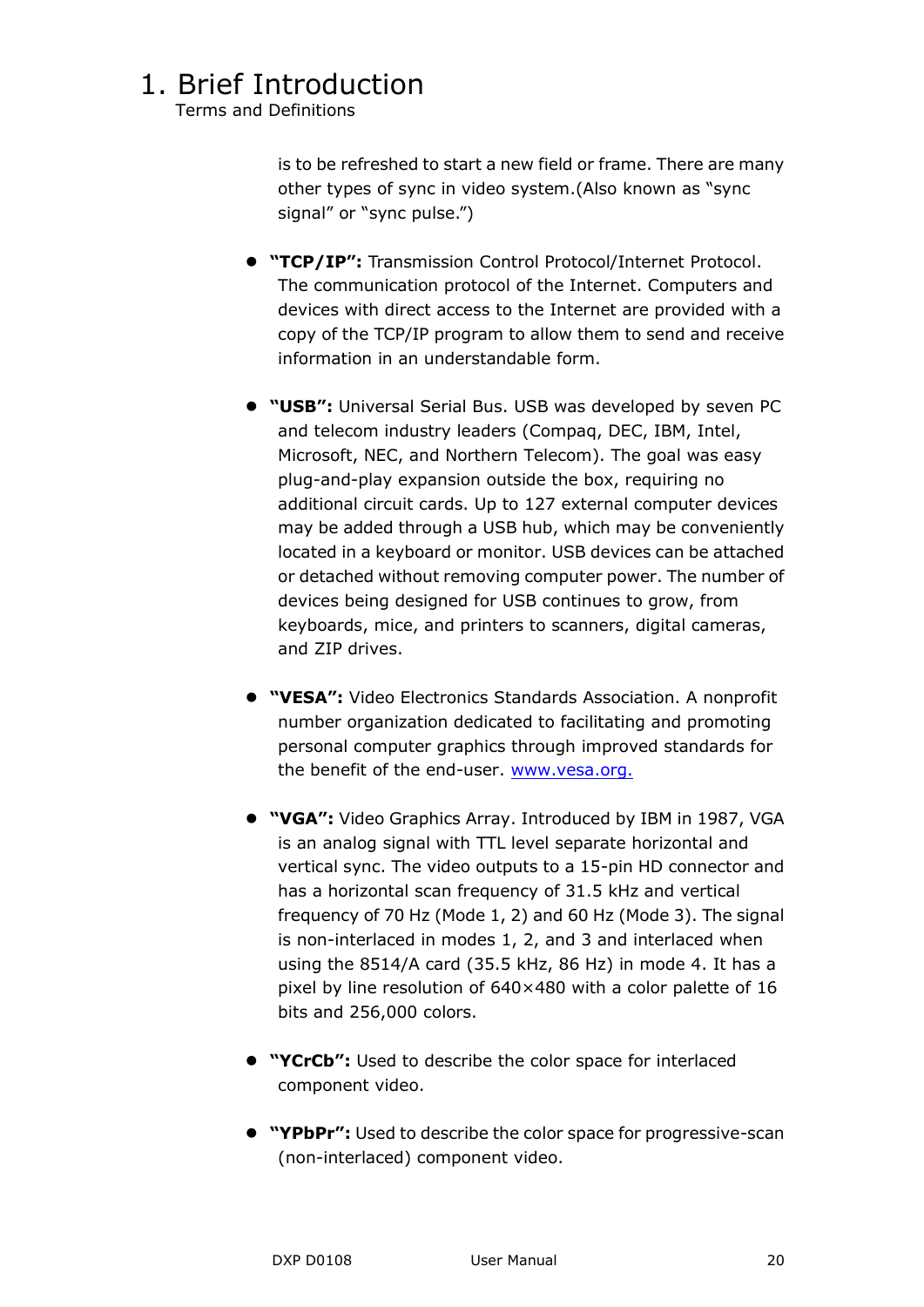System Overview

### <span id="page-20-0"></span>[System Overview](#page-11-5)

DXP D0108 is the DVI Distributor with high performance, high stability, high-definition. The image effect of DVI signal is excellent, no ghosting, no tail, completely achieve the desktop effects.

 DXP D0108 has 1 input and 8 outputs, stable performance, it can support many kinds of resolutions, also can support EDID Management. It is really convenient in practical engineering applications.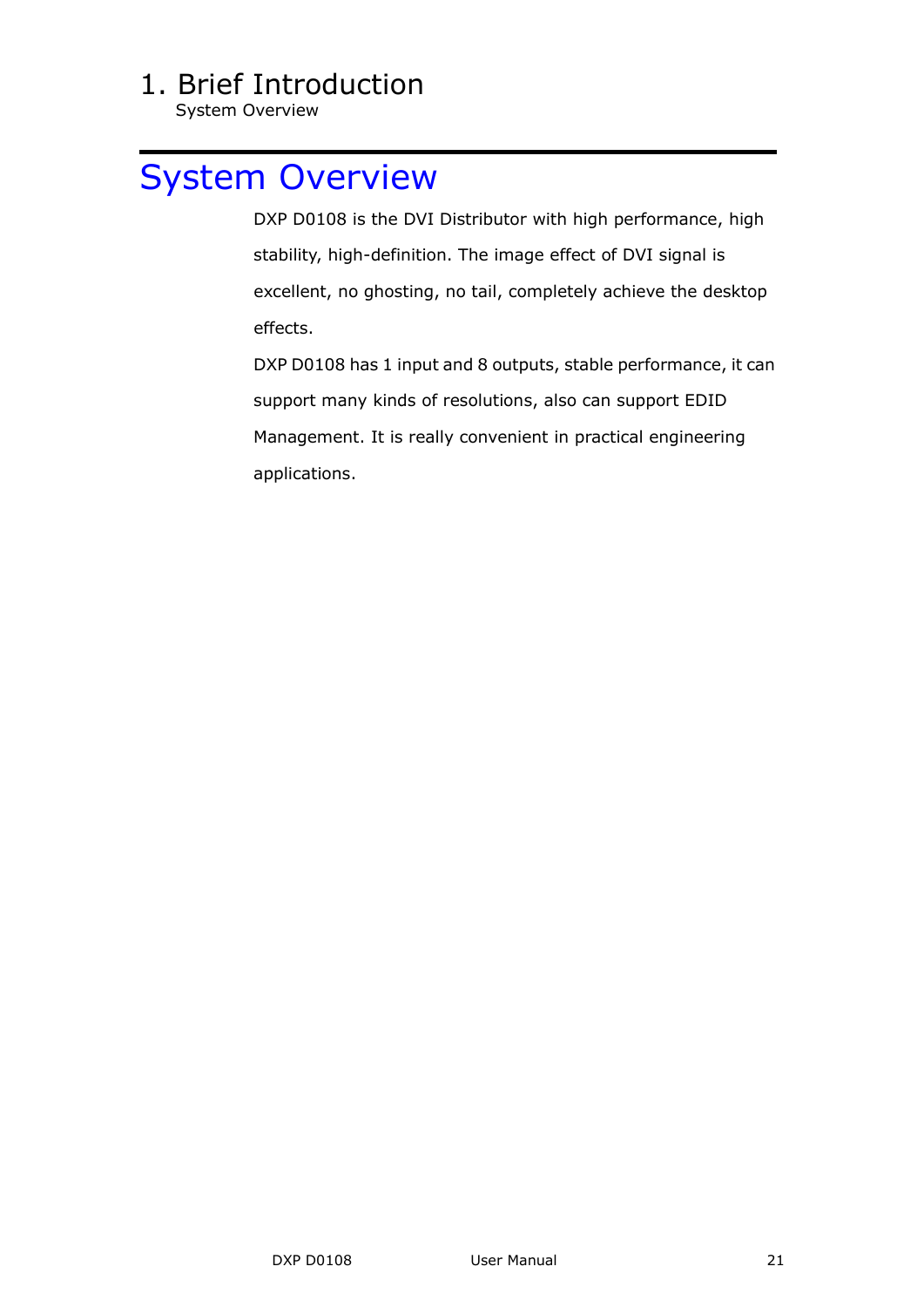<span id="page-21-0"></span>Application Questions

### <span id="page-21-1"></span>[Application Questions](#page-11-6)

 RGBlink offers solutions to demand technical problems. Any application questions, or required further information, please contact with our Customer Support Engineers. Refer to Appendix B for contact details.

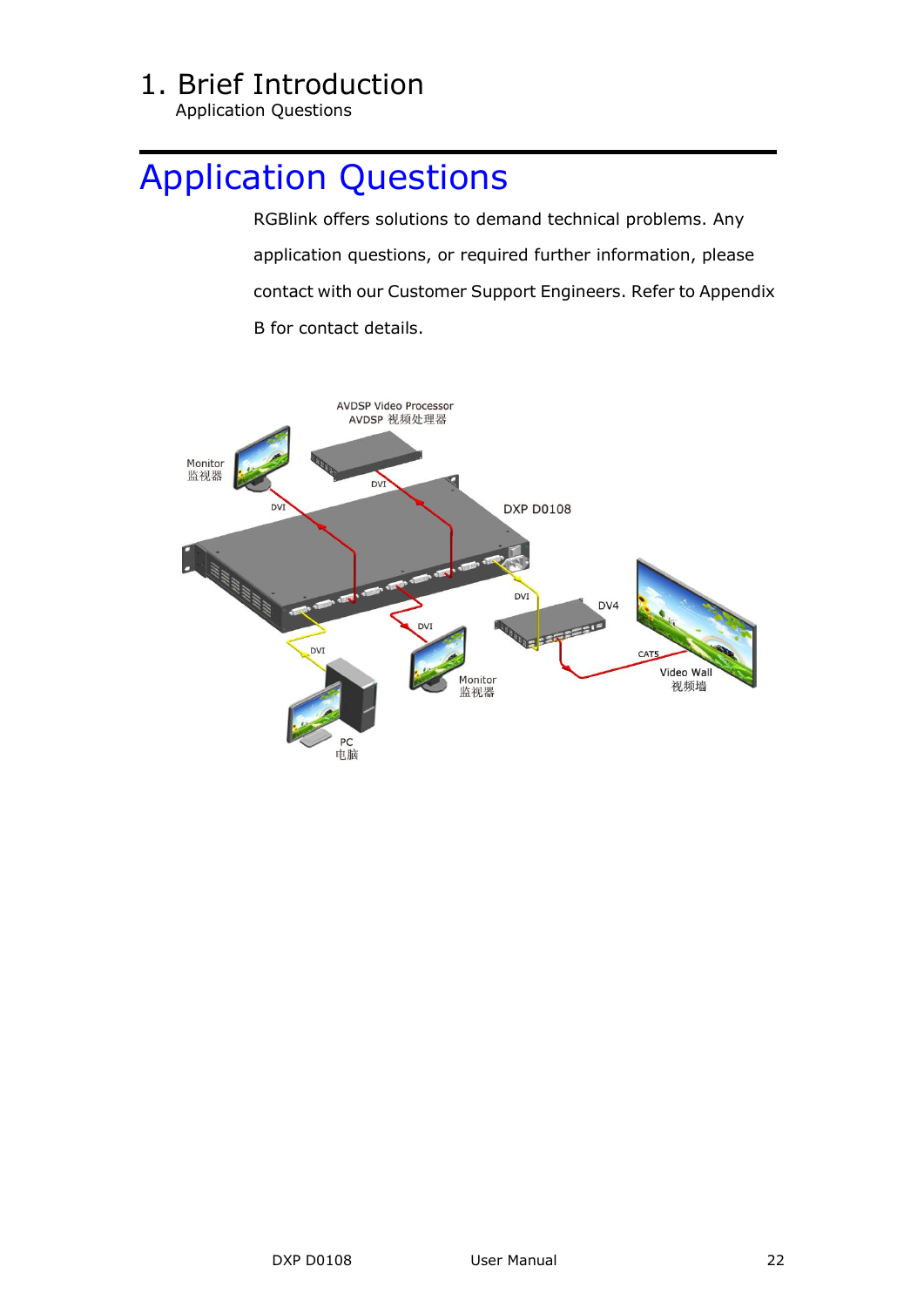# **RGBlink**

# <span id="page-22-2"></span><span id="page-22-0"></span>2. [Hardware Orientation](#page-12-2)

# <span id="page-22-1"></span>In This Chapter

This chapter provides detailed information about the DXP D0108

<span id="page-22-4"></span><span id="page-22-3"></span>panel. The following topics are discussed:

- [DXP D0108](#page-23-0) Front Panel
- [DXP D0108](#page-24-0) Rear Panel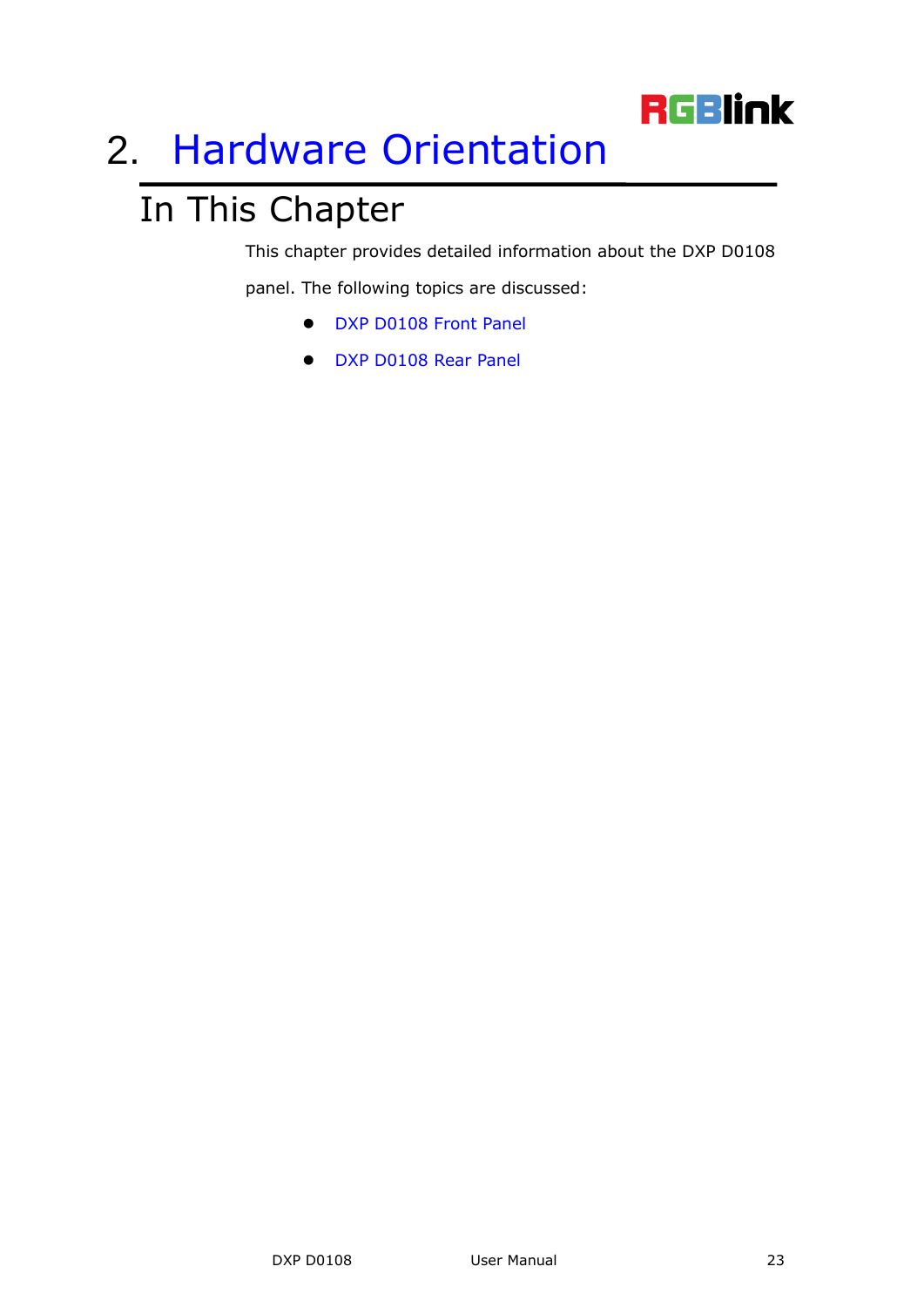# 2. Panel Instruction

DXP D0108 Front Panel

# <span id="page-23-0"></span>[DXP D0108](#page-22-3) Front Panel

Front view:



#### <span id="page-23-1"></span>**1**.**POWER: Power on/off indicator**

 Connect with power cable, and press the switch to "ON" position, the power indicator is turned on , and the distributor gets into work status.

Press the switch to "OFF" position, and disconnect the power, the indicator is turned off and distributor is switched off.

#### <span id="page-23-2"></span>**2**.**SIGNAL: Signal indicator**

Connect with power and signal, the signal indicator is turned on, it means there is input signal.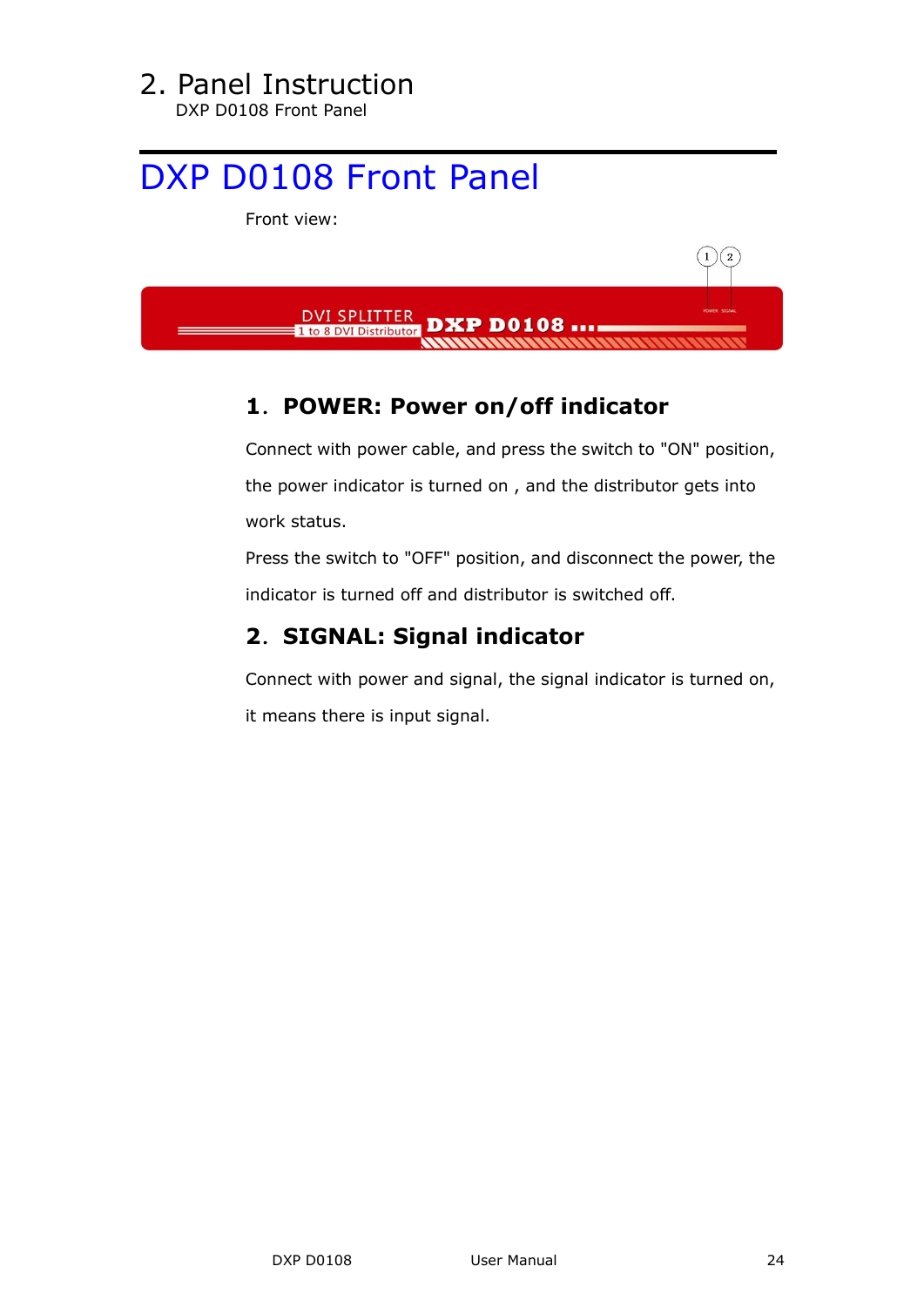#### <span id="page-24-0"></span>[DXP D0108](#page-22-4) Rear Panel Rear view:  $\odot$  $\binom{3}{}$  $\left( 4\right)$  $(7)$  $\left( \bf{8}\right)$  $\left(1\right)$  $\left( 2\right)$  $(5)$  $\left( \right.$  $(10)$ **DXP D0108**  $(11)$

| NO.      | <b>INTERFACE</b>     | NO. | <b>INTERFACE</b> |
|----------|----------------------|-----|------------------|
|          | DVI Input Interface  | 10  | Switch           |
| $2\sim9$ | DVI Output Interface | 11  | Power IEC-3 port |

#### <span id="page-24-1"></span>**1: DVI Input**

DVI input interface: Input the video signal from computer, DVI signal generator. Connect to the same DVI interface on DXP D0108.

(This Connection does not support hot-plugging)

#### **Note**

DVI is compatible with HDMI.

#### <span id="page-24-2"></span>**2~9: DVI Output**

Connect to the monitor or LED screen which has DVI interface (This DVI connector does not support hot-plugging).

#### <span id="page-24-3"></span>**10.11: Power Interface and Switch**

AC 85-264V 2A 50/60Hz IEC-3 Power Interface.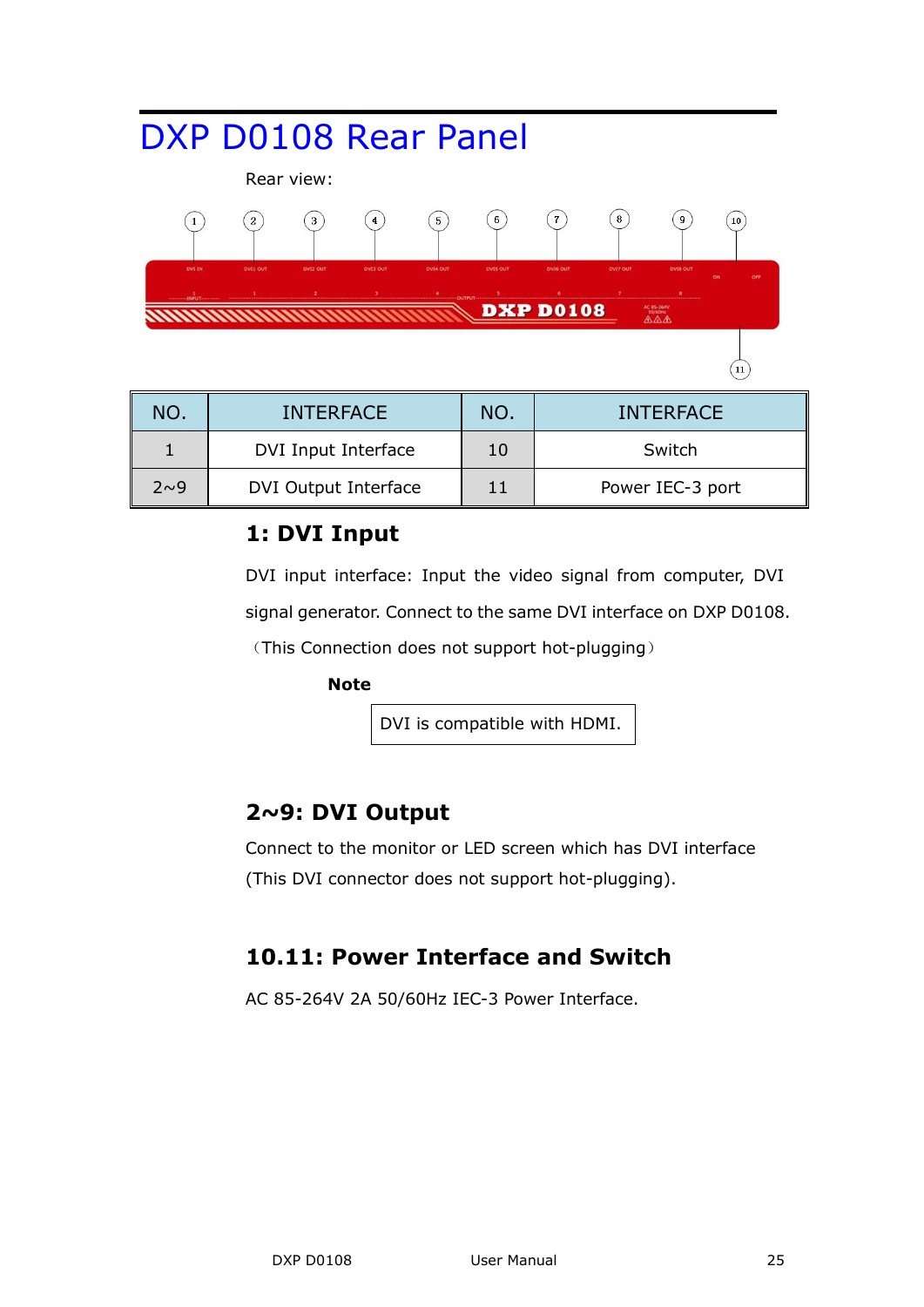

# <span id="page-25-2"></span><span id="page-25-0"></span>3. [Hardware Installation](#page-12-3)

# <span id="page-25-1"></span>In This Chapter

This chapter provides comprehensive installation instruction for

DXP D0108 hardware:

Following is the size of DXP D0108 for your reference.

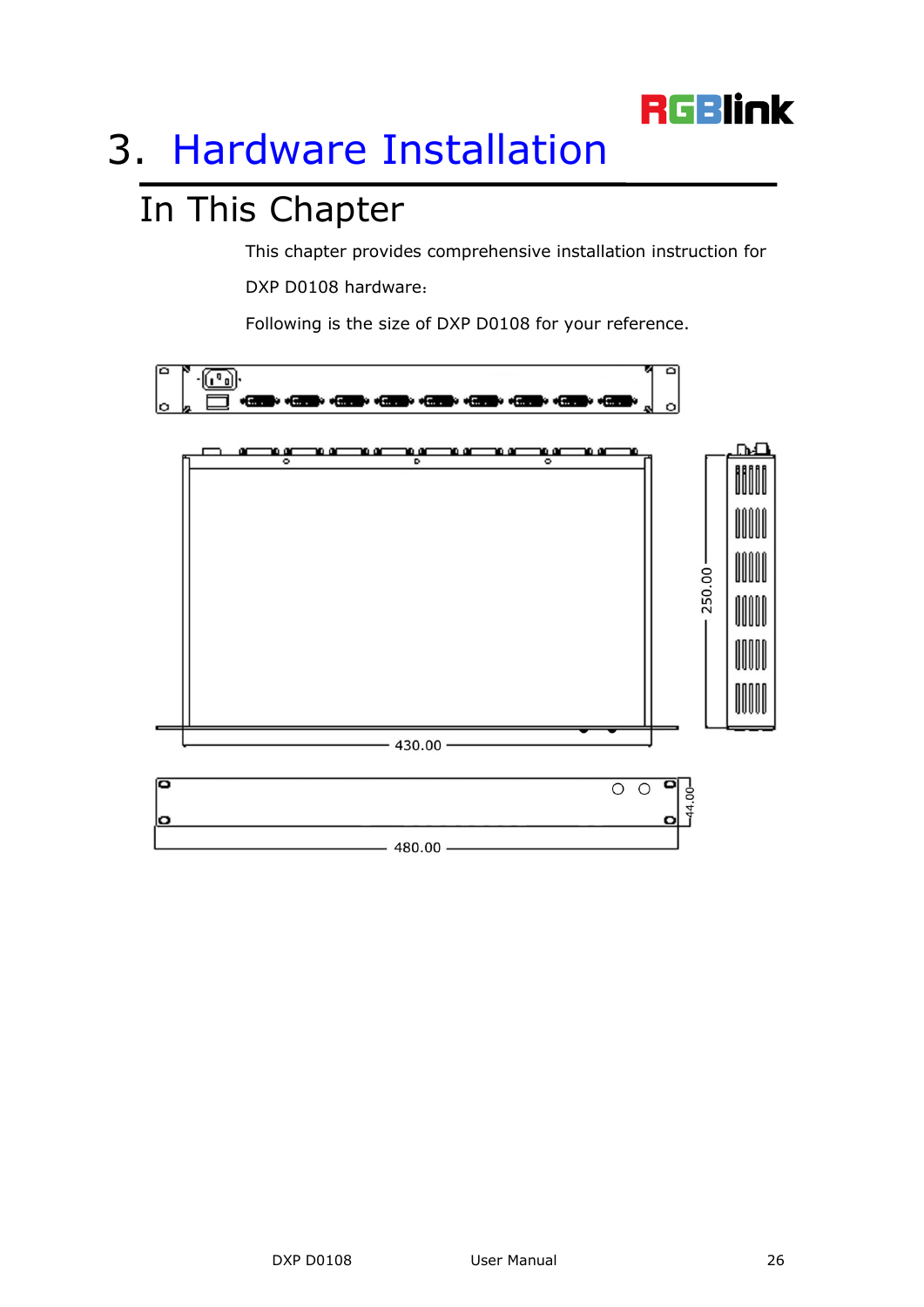## <span id="page-26-0"></span>Safety Precautions

For all DXP D0108 distributor installation procedures, please observe the following important safety and handling rules to avoid damage to yourself and the equipment.

- To protect users from electric shock, ensure that the chassis connects to earth via the ground wire provided in the AC power Cord.
- The AC Socket-outlet should be installed near the equipment and be easily accessible.

## <span id="page-26-1"></span>Unpacking and Inspection

Before opening DXP D0108 distributor shipping box, inspect it for damage. If you find any damage, notify the shipping carrier immediately for all claims adjustments. As you open the box, compare its contents against the packing slip. If you find any shortages, contact your sales representative.

Once you have removed all the components from their packaging and checked that all the listed components are present, visually inspect the system to ensure there was no damage during shipping. If there is damage, notify the shipping carrier immediately for all claims adjustments.

### <span id="page-26-2"></span>Site Preparation

The environment in which you install your DXP D0108 should be clean, properly lit, free from static, and have adequate power, ventilation, and space for all components.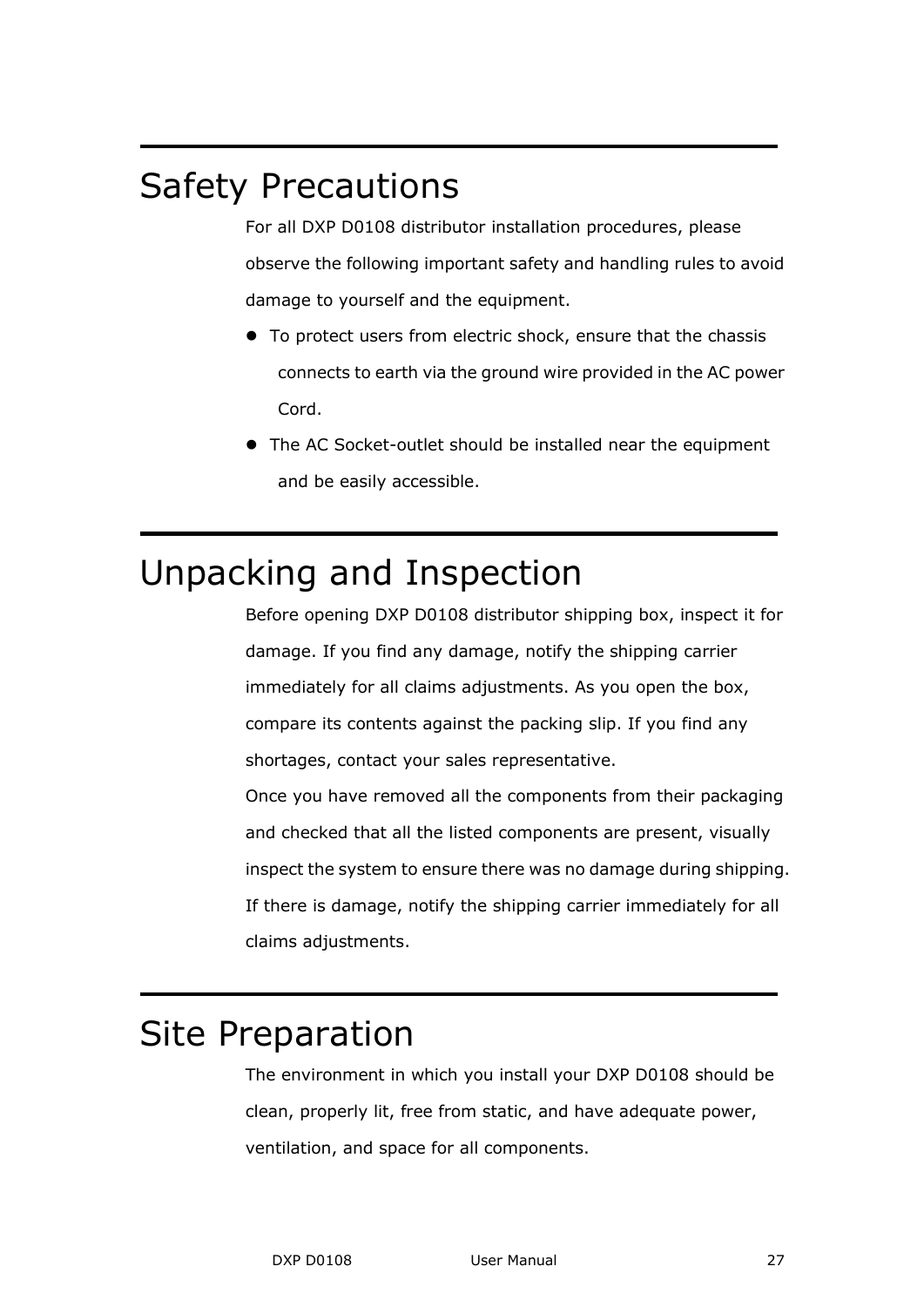# <span id="page-27-2"></span><span id="page-27-1"></span><span id="page-27-0"></span>4. [Common Questions and Solution](#page-12-4) In This Chapter

<span id="page-27-3"></span>This chapter provides the common questions and solution for the DVI Distributor. The following topics are provided:

- **•** [Power indicator light is off or blinks](#page-28-3)
- <span id="page-27-4"></span>**[Signal indicator light is off or blinks](#page-28-1)**
- <span id="page-27-5"></span>[Output images shake or cannot full screen display](#page-28-2)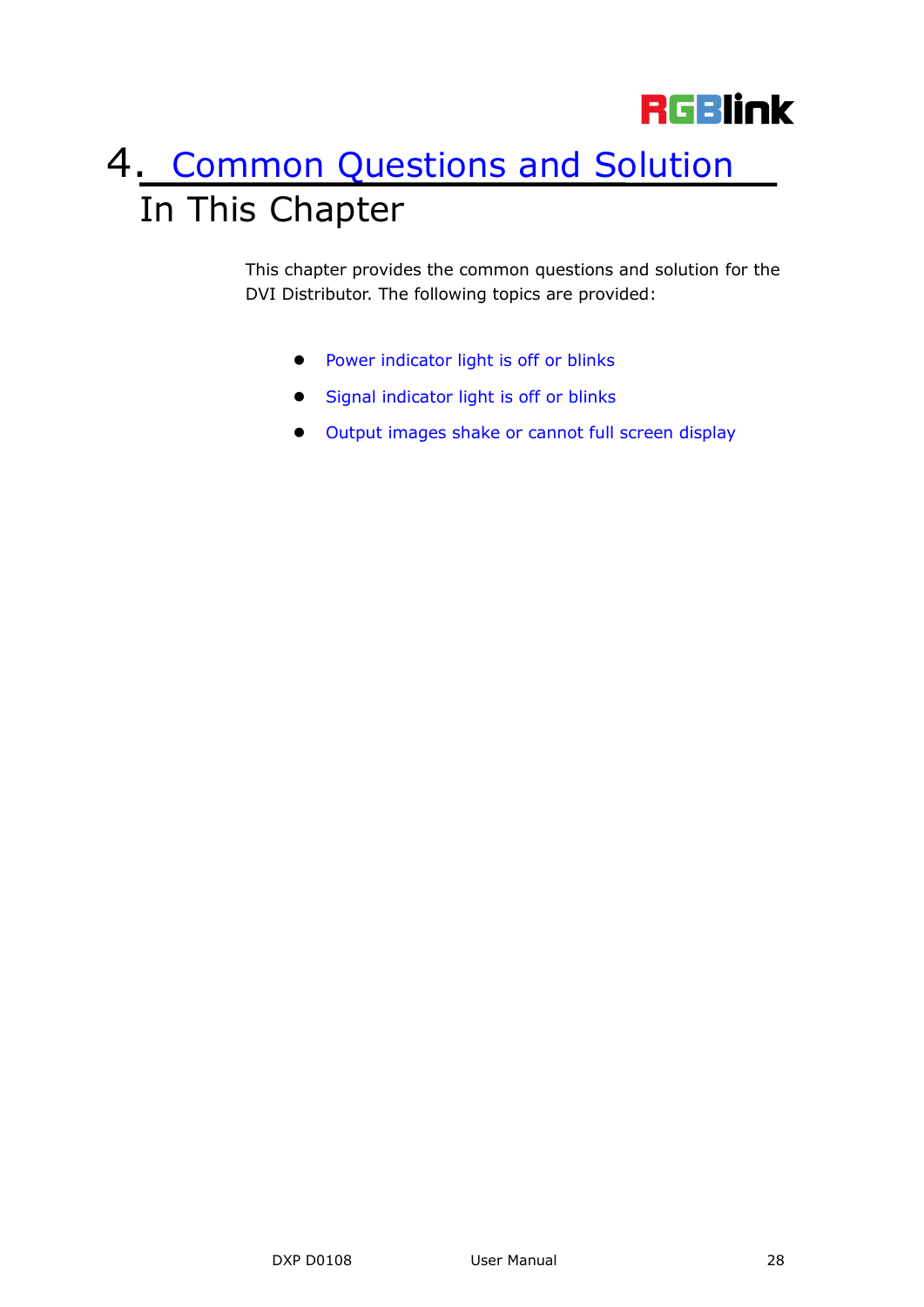## <span id="page-28-3"></span><span id="page-28-0"></span>[Power indicator light is off or blinks](#page-27-3)

- 1. Check whether plug in the power cord, and press the switch to "ON" position;
- 2. Check whether the power cable is connected, and in good connection;
- 3. If above without problem, then the power indicator is damaged.

# <span id="page-28-1"></span>[Signal indicator light is off or blinks](#page-27-4)

- 1. Check whether connect the signal;
- 2. Check whether the input signal, input wire and output wire are Normal, the interfaces are in good connection;
- 3. If above without problem, then the signal indicator is damaged.

# <span id="page-28-2"></span>[Output images shake or cannot full](#page-27-5)  [screen display](#page-27-5)

 Each corresponding read EDID file from output displays is different, and cause the synthetic EDID file cannot be consistent with the EDID files from display. Users can use the same type of displays from the same manufacturer, or displays with the same EDID files.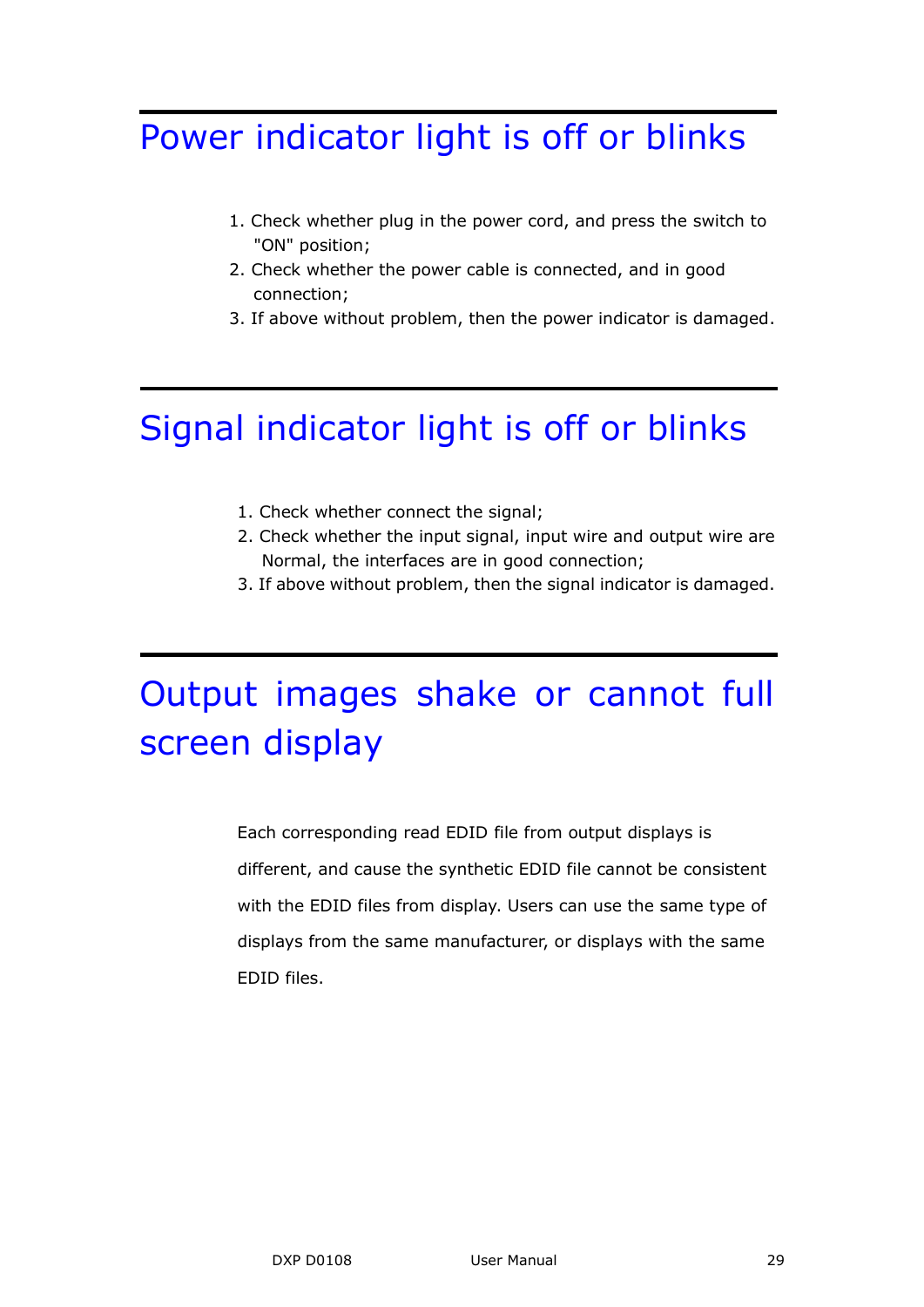

# <span id="page-29-1"></span><span id="page-29-0"></span>A. [Specification](#page-12-5)

| <b>DVI Input</b>          |                                                                      |
|---------------------------|----------------------------------------------------------------------|
| Number of Inputs          | $\mathbf{1}$                                                         |
| Connector                 | <b>Standard DVI-I socket</b>                                         |
| Supported                 | VESA:                                                                |
| Resolution                | 800*600*60、<br>1024*768*60<br>1024*768*75、<br>1280*720*50            |
|                           | $1280*720*60$ , $1280*768*60$ ,<br>1280*800*60、<br>1280*1024*60、     |
|                           | 1360*768*60、1366*768*60、<br>1400*1050*60、<br>1440*900*60、            |
|                           | 1600*1200*60、1680*1050*60、<br>1920*1080*50、1920*1080*60、             |
|                           | 1920*1200*60、2048*1152*60、<br>2560*812*60、<br>2560*816*60            |
|                           | SMPTE:<br>480160、576150、720P23.98/24/25/29.97/30/50/59.94/60、        |
|                           | 1080P23.98/24/25/29.97/30/50/59.94/60、1080I50/59.94/60               |
| Signal Level              | TMDS pwl, single pixel input, 165MHz bandwidth                       |
| Format Standard           | <b>HDMI 1.3</b>                                                      |
| <b>DVI Output</b>         |                                                                      |
| Number of Inputs          | 8                                                                    |
| Connector                 | <b>Standard DVI-I socket</b>                                         |
| Signal Level              | TMDS pw, 165MHz bandwidth                                            |
| Supported                 | VESA:                                                                |
| Resolution                | 800*600*60、<br>1024*768*60、<br>1024*768*75、<br>1280*720*50           |
|                           | 1280*720*60、<br>1280*768*60、<br>1280*800*60、<br>1280*1024*60、        |
|                           | 1360*768*60、<br>1366*768*60、<br>1400*1050*60、<br>1440*900*60         |
|                           | 1600*1200*60<br>1680*1050*60<br>1920*1080*50、<br>1920*1080*60、       |
|                           | 1920*1200*60<br>2048*1152*60<br>2560*812*60<br>2560*816*60<br>SMPTE: |
|                           | 480160、576150、720P23.98/24/25/29.97/30/50/59.94/60、                  |
|                           | 1080P23.98/24/25/29.97/30/50/59.94/60、1080I50/59.94/60               |
| <b>Extras</b>             |                                                                      |
| Power Supply              | 85-264V 2A IEC-3                                                     |
| Working                   | 0℃~45℃                                                               |
| Environment               |                                                                      |
| <b>Stored Environment</b> | 10%~90%                                                              |
| <b>Dimensions</b>         | 480X268X44mm                                                         |
| <b>Product Warranty</b>   | 3 years parts and labor warranty                                     |